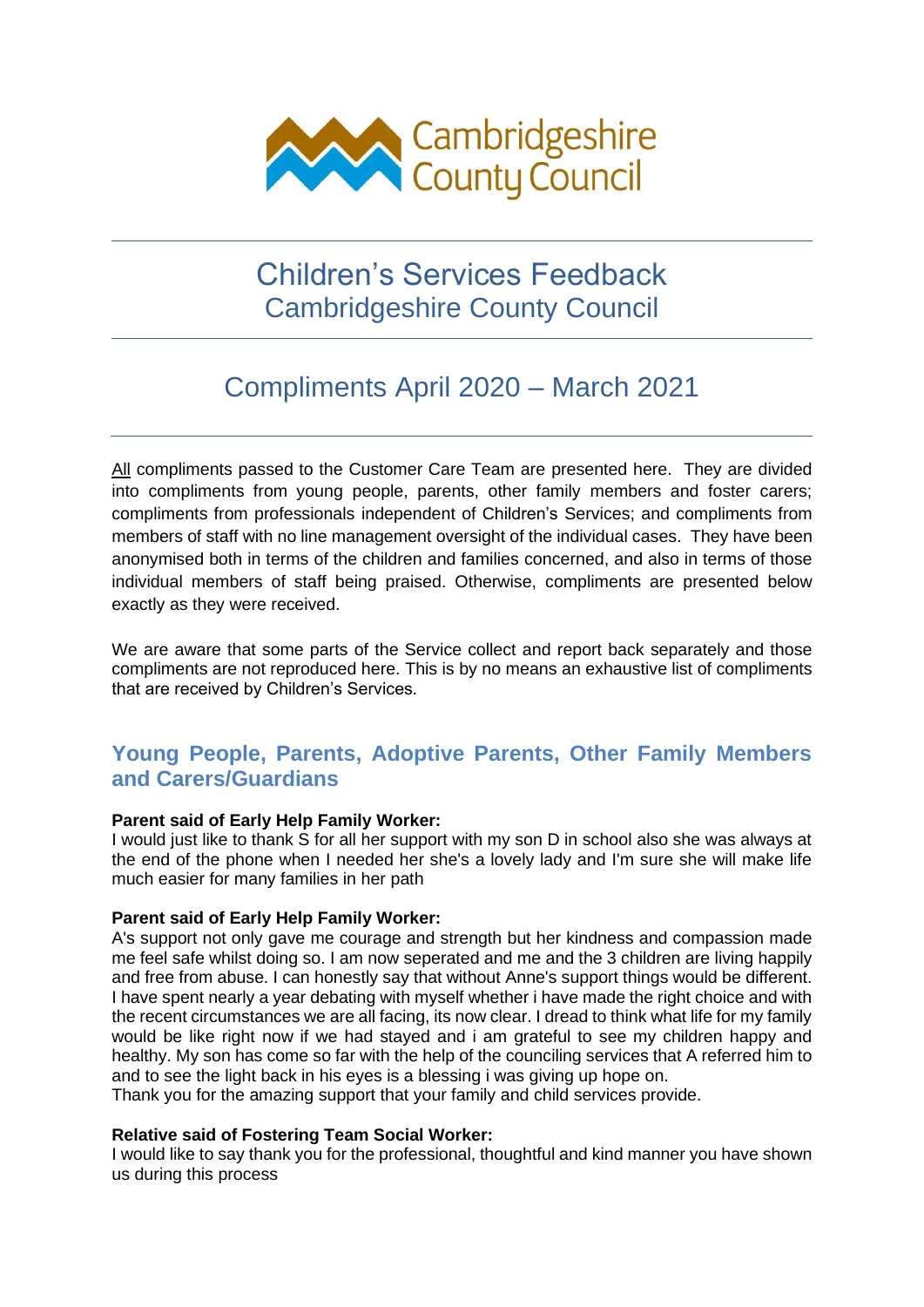# **Parent said of SEND Educational Psychologist:**

I just wanted to thank you for that amazing report. Even given the very odd and difficult circumstances we are in you have done a fantastic job of seeing Michael and the support that he needs. I'm sure Michael will get support as a result of your hard work and bot my husband and I are forever grateful.

# **Parent said of SEND Educational Psychologist:**

I received your EP report last week and would like to offer my sincere thanks for doing such a fantastic job, you've captured J perfectly. Thank you for taking the time to really listen and paint a picture of J that represents the wonderful young man that he is.

# **Parent said of SEND Educational Psychologist:**

Thank you for your report regarding Z, it was really thorough and really captured him well. Thank you so much for your support, and for taking the time to produce such a detailed report.

# **Parent said of SEND Educational Psychologist:**

I've sat down to read the report this morning and I feel it builds a good picture of M. […] Just wanted to thank you for being instrumental in this process.

# **Parent said of SEND Educational Psychologist:**

The report reached us fine and can I thank you for the support you have shown. Your report along with the one from CAMHs were fantastic and completely captured all of S's issues. We will certainly let you know the outcome.

Once again a huge thank you from A and myself.

#### **Parent said of CIC Social Worker:**

Thank you! It's kind of you to send these on to us and very helpful. I don't feel 'bombarded' at all!

#### **Parent said of Disability Social Worker:**

L has had some lovely compliments from GW's parents thanking her for all the work she has completed with G (young person) and his transition to YAT.

# **Parent said of Disability Child Practitioner:**

I am really grateful for all the team involved with my two children. Our family worker, R, has been a constant support. We as a family have benefitted from her support and kindness and understanding through a difficult recent time. Thank you, so grateful.

#### **Parent said of Disability Senior Practitioner:**

E has a real connection with A (child). Mr C said that the work E has done with A and the family is outstanding. He said as a whole Disability have been exceptional.

#### **Parent said of Disability Early Help Coordinator:**

Mum advised that after J was allocated to her son 3 months ago he has completely turned everything around, we feel supported and respected and couldn't ask for more than what J's done for us.

#### **Parent said of Young Adults' Team Social Worker:**

Thank you so much for your very helpful reply. Many thanks for your continued support.

#### **Parent said of Community Support Service:**

I really appreciate that workers are still working at this difficult time, I don't know what would happen if A (child) didn't have that to look forward to.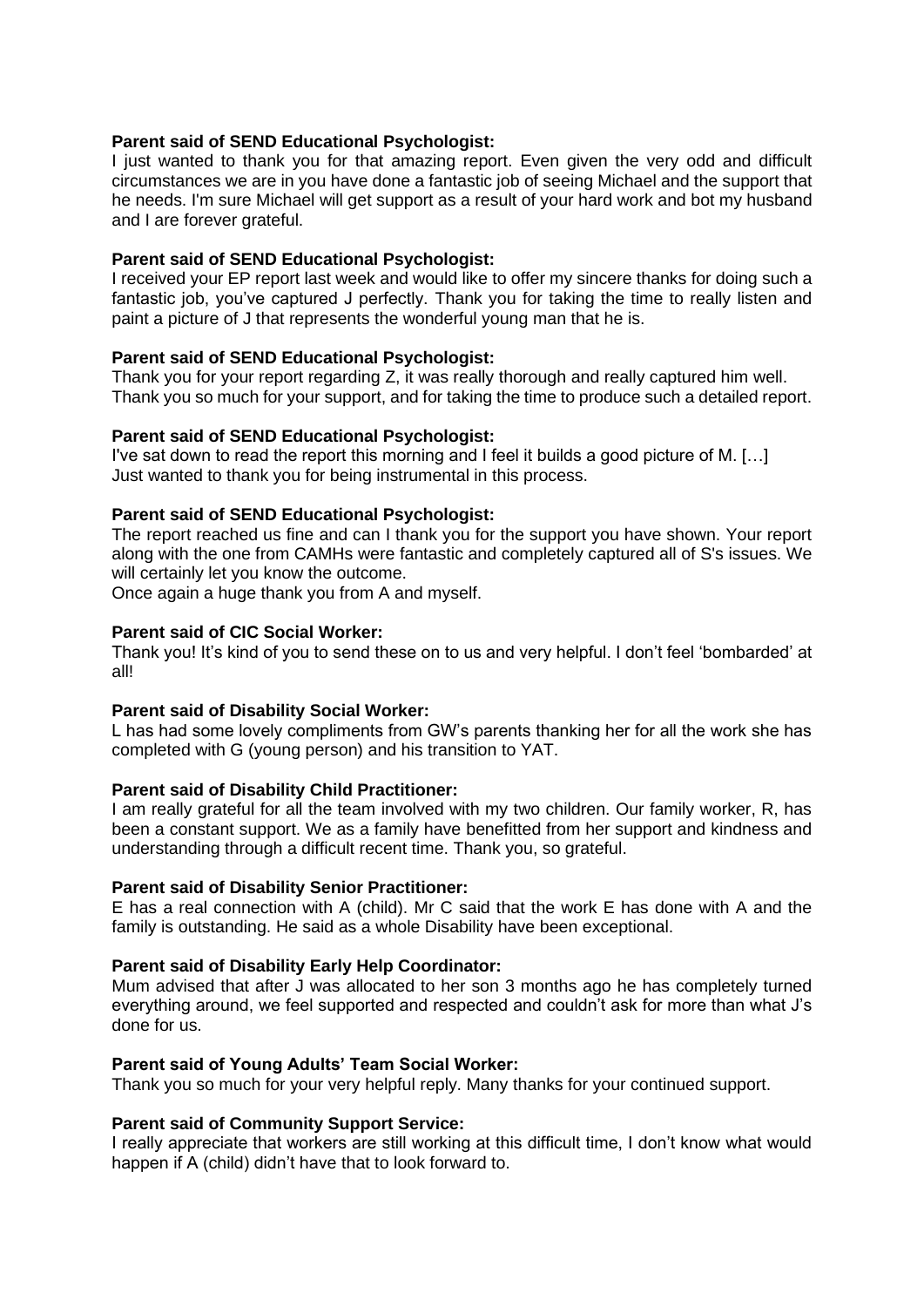# **Parent said of Community Support Service:**

I just wanted to write to say a massive thank you to your team for all of their support during this difficult time. We are so lucky to have had regular respite sessions with Carers who know J (child) really well. He has loved going out and it's given me a much needed break. It's been particularly invaluable this week. You really do have the best team, in particular A, N, D & L and we are really grateful for their support.

# **Parent said of SEND Teacher of the Deaf:**

Just to say thank you so much for your support at the meeting on Friday it really helped a great deal and it was quite interesting as well what you was saying about a deaf child.

# **Parent said of SEND Teacher of the Visually Impaired:**

I know we'll still be in contact, but I just wanted to say thank you to you for all your support, hard work and dedication while supporting L throughout her years at School. It has meant so much that you have stayed with her throughout her time there. I'm sad it's ending this way, but that doesn't erase all the hard work that L and the team have put in, and I've no doubt that will be reflected in L's results however they are decided!! At the end of the day, a pupils achievement isn't the result of a few hours worth of exams, but of the effort and dedication put in and all the achievements made over the years

# **Parent said of Early Help Family Worker:**

Firstly I want to send a massive thank you for everything you have done, it has changed the way we are as a family and it's all because of you! I had hit a point where I thought I could no longer cope and wasn't sure how I would make it through but you've given me the confidence and the ability to see what a great family we have when boundaries are in place. I now no longer worry about what will happen when my baby arrives in 3 weeks as I'm now looking forward to them all being together, you've not only helped me with K's behaviour but all of theirs and because of you I can now communicate better with all my children. You're amazing and I really appreciate everything. Thank you for listening to all my worries and moans and reassuring me that I'm a good mum. I couldn't of done it without you.

# **Parent said of Child and Family Centre Worker:**

I got in contact with A and she went first time last week to her [group] and will be going a few mornings this week.

We miss group so so much! Believe me!

I think you appreciate things even more when you don't have them anymore so for me it's been a real struggle and it highlights how you all were doing/are doing and hopefully will be back doing an amazing jobs not only for the children but also for the parents.

#### **Parent said of SEND Educational Psychologist:**

We received your report yesterday morning - many thanks for your prompt work!

You have captured a good picture about our lovely little boy T, the experiences and the many difficulties and challenges.

Hopefully, with your valuable input this can lead to a positive outcome in getting T the right sort of education and support needed. After all, all we want is for our little boy to be happy, healthy and to be given every opportunity to have a much brighter, educational future.

Thank you very much for your time, it was good for us both to talk to you to air our views and share our experiences so far.

# **Parent said of Child and Family Centre Worker:**

I thought you were very professional and easy to talk to.

I felt very supported and not judged.

D had all the support and help he needed and I got all the help I needed to make sure he was supported well.

You are friendly and approachable making it easier.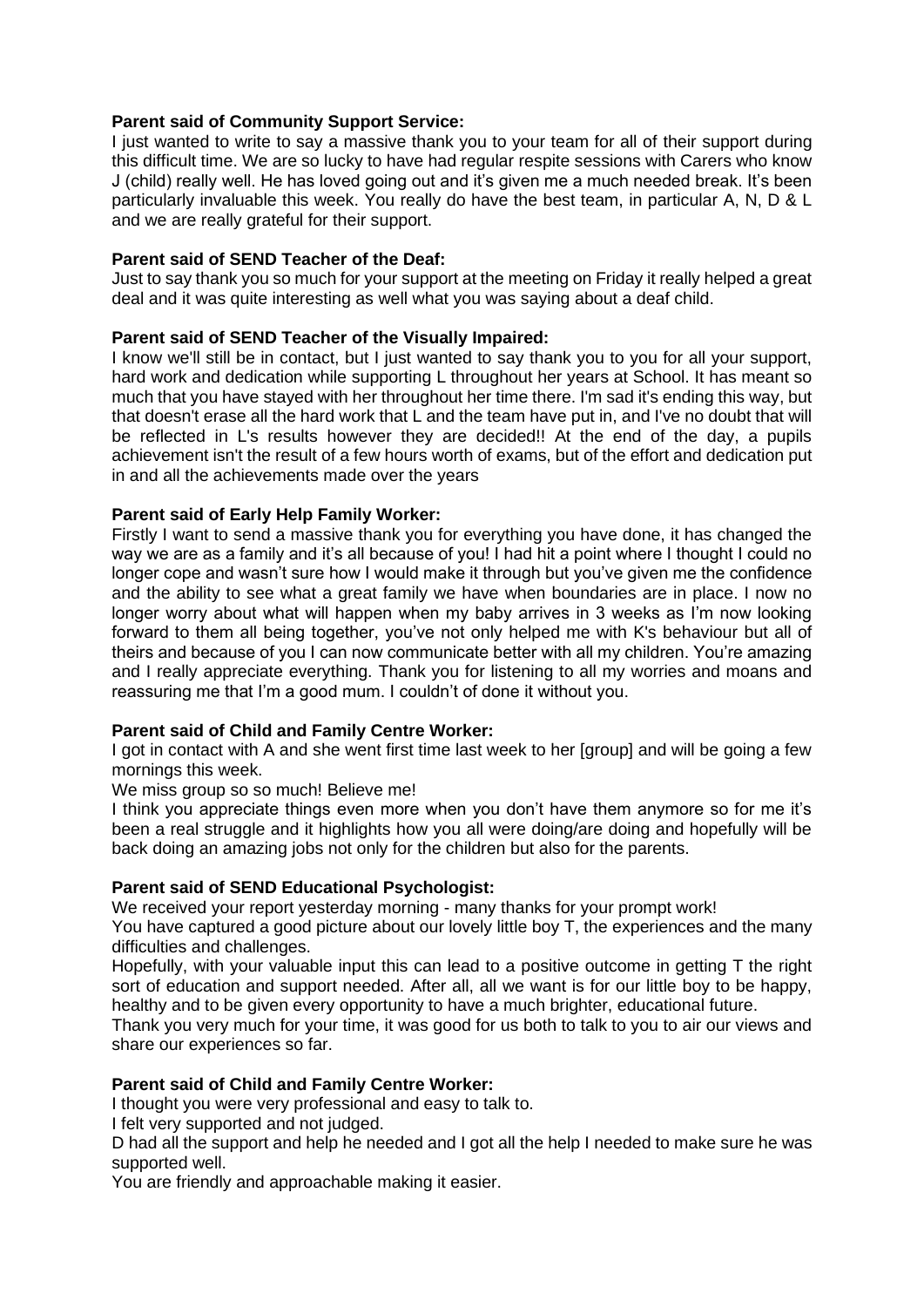You also made sure that we got all the support we needed as a family unit.

You gave us all the useful information we needed to hand so we could help with D's development.

That is everything I could think of hope this helps you.

I want to personally thank you for everything you have done you have been amazing and have made me more confident as a mum.

# **Parent said of Child and Family Centre Worker:**

I have really enjoyed having C work with me and my daughter. She has been a great guide and has been very helpful and approachable from the day we meet. She has guided me to the right services and has also given some good advice and where to look for help when needed. She has always been avaible and alway got back to me with what ever questions it was i had.It's a shame to part days but we no longer need the support I'm so greatful to have recived it in the first place.

#### **Parent said of Foster Carer:**

M is a fantastic woman. She has been an absolute godsend and she is the best person that my son could have gone to. She has done amazing things with L and works well with him. I know she's not a big lady but she is firm when she needs to be and she can stand up to him if she has to. I have definitely seen a change in him, he is so mature now and his behaviour has really calmed down.

M and I have spoken on the phone and I feel like Ive known her for 20 years. You know, it makes such as difference when you speak to people who are experienced. She doesn't speak down to you. I longed for him to have the opportunity to go back to M and I was just so pleased when she was able to have him back. She is like a right hand to him. I am so grateful to her

# **Parent said of SEND Educational Psychologist:**

Thank you for your comprehensive report on our son J.

We feel you have captured what makes J tick and also his future needs extremely well.

#### **Parent said of Child and Family Centre:**

It was firstly great to see everyone and R enjoyed being able to interact with others. Really enjoyed having the sing along time and so did R. The time on the video gave us as parents time to discuss any worries or concerns that we seemed to all be having during this crazy time around our little ones development with them not being able to interact with others and it was reassuring that you were letting us know that we had been doing everything right to keep them entertained. Also appreciated you giving us more ideas on how to occupy them without time at groups. I had the health visitor call to do R's one year check and I mentioned we had been doing these and she thought it was an amazing idea and great that the children are still being able to see each other.

#### **Parent said of Community Support Worker:**

Mum was full of praise for A's worker,  $N - s$ he said she has developed a lovely relationship with A and he really enjoys their sessions together.

# **Parent said of SEND Educational Psychologist:**

We loved J's report. We appreciated greatly the time she took to understand A and his needs. Thank you.

#### **Parent said of Children & Assessment Team Social Worker:**

R's professional, supportive, and patient approach made all the difference to us.

We're aware that the pandemic must have made her job much harder. Despite this, R found time to reassure us and talk us through every step of the process. She always went above and beyond.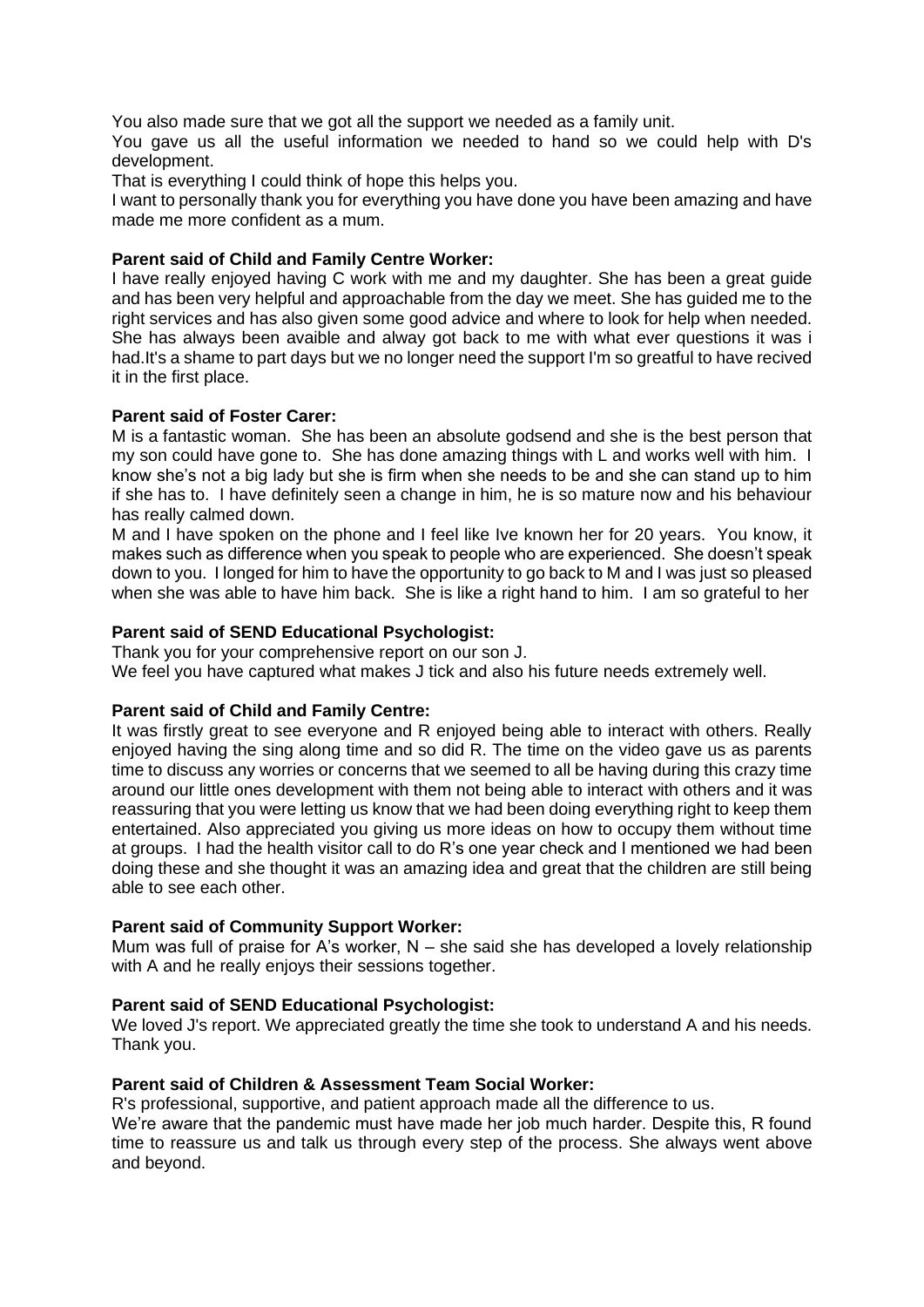We would like to thank her very much for all she has done for us, we are both extremely grateful.

# **Parent said of Disability Referral & Access Team Student Assessor:**

I would like to express my gratitude to the student assessor C for all of her help. She was very thorough and listened carefully. D is so quick and lovely.

#### **Parent said of SEND Sensory Support Team:**

F benefits greatly from his respite and his brothers get 1:1 quality time with me and daddy too. It benefits the whole family greatly and the service understans F's changing needs and is very helpful.

# **Parent said of Disability Early Help Coordinator:**

I have only just signed up to use this service & as we are currently going through lockdown, I would say the service is great. K has still contacted me to start this so all good.

# **Parent said of Disability Referral & Access Team:**

As a mother of R I am very happy about the service I and my son received. The short break has really help me and my son. R is a change person since I got short break.

# **Parent said of Early Help Family Worker:**

S was very supportive and did her best to make sure both of us were heard. S was very good at spotting things and help me realised something was wrong with my behaviour on one visit. The regular visits from S created some sort of barrier, which meant the controlling and bullying behaviour was less often and not as bad. S has sent lots of emails, with ideas of educational and creative ideas for actitivies to do with my children doing the lockdown, she got me access to Twinkl, which helped a lot with their home schooling and visual timetables, that helped with keeping W settled.

The regular phone calls during lockdown from S have really helped with my anixety and its helped a lot to be able to talk to S about my concerns. S has been wonderful throughout and can't thank her enough.

#### **Parent said of Statutory Assessment Team:**

I feel that it's important to acknowledge that positive change is possible despite the challenges and discrimination of disability. The work that your team do is very appreciated and I can honestly say that we have never been supported with something that has actually worked until we started the process of a personalised education plan. We have had input from so many projects and professionals and nothing has worked!! You should all be very proud of what a special job you do because it changes kids lives who are otherwise marginalised. Reading through the guidelines of the aims and objectives for personalised EHCP plans, I can confidently say that my personal experience has reflected everything it should. I feel that it would be my pleasure to share this and S would also like to share from her point of view.

#### **Parent said of Early Help Family Worker:**

Thank you so very much for all your help. It is so very much appreciated.You have been amazing!

#### **Parent said of Disability Early Help Coordinator:**

C was efficient, thorough, and personable.

#### **Parent said of Disability Early Help Coordinator:**

C was really helpfully, she listened carefully to what I said, and was positive and engaging throughout.

#### **Parent said of Disability Early Help Coordinator:**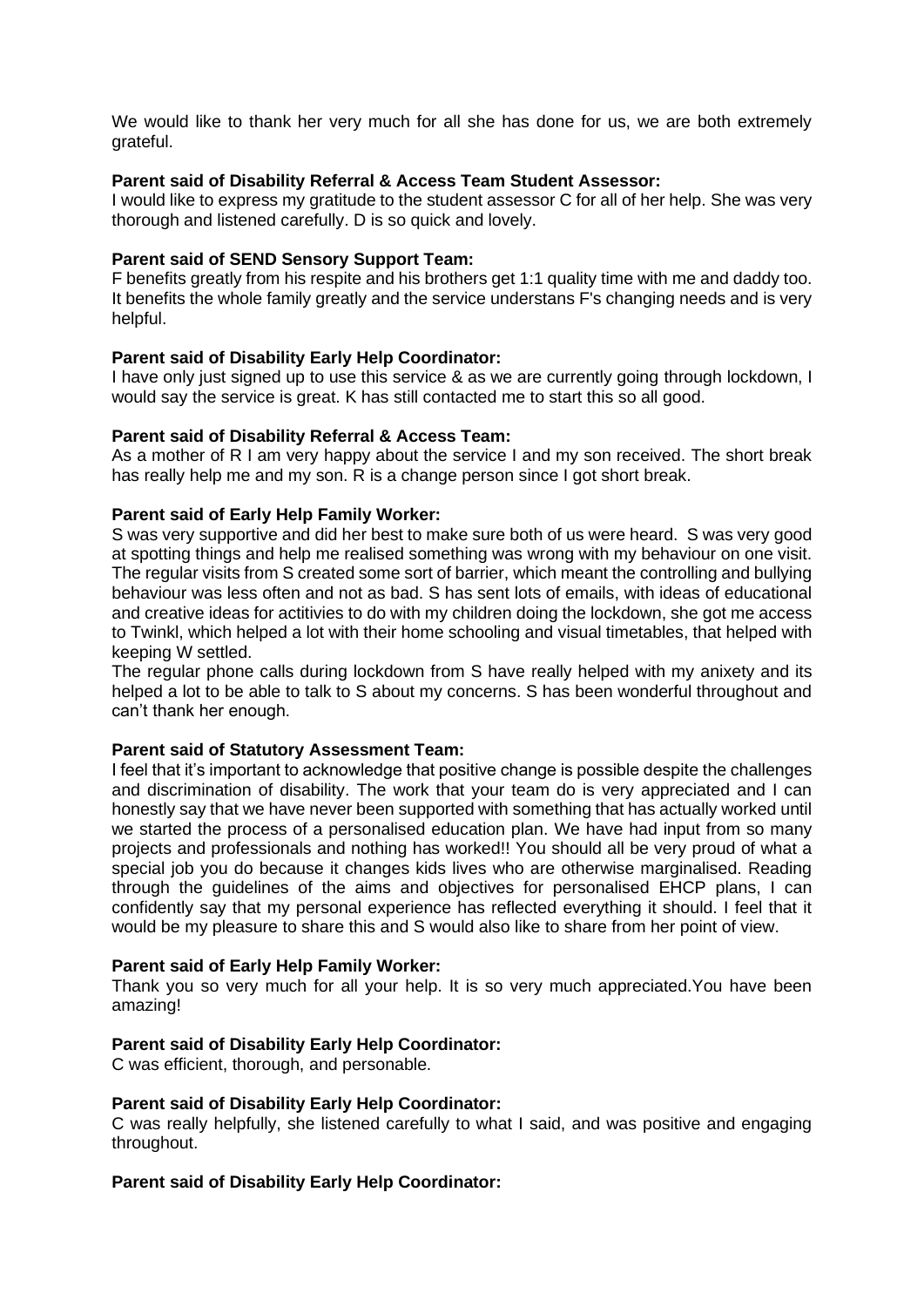C's Early Help Coordinator was excellent. C's renewal of his horse-riding lessons went extremely smoothly and he was awared more money on his card to cover pony days and extras which is great.

# **Young Person said of Early Help Senior Transition Advisor:**

Thanks for helping me get an apprenticeship L, wouldn't have got it if it wasn't for you, thanks.

# **Parent said of Children's Centre:**

Thank you so much for your prompt response. That's really good information.

#### **Young Person said of Early Help Family Worker:**

Making myself talk about my anorexia I find really hard, but I did it and I just wanted to say this was all because of you. So really this email was to say a big thank you!

# **Parent said of Children & Assessment Team Child Practitioner:**

I just wanted to say a big thank you for the support you have been giving my daughter, you are like a 'ray of sunshine' in her life. The cooker you have organised for her is wonderful and the emotional support and guidance you have been giving her is invaluable. I hope that you can continuing helping her for as long as possible. Both she and the boys are benefiting hugely from your input.

# **Parent said of Early Help Family Worker:**

I would love to give u some feed back on S and how she's changed mine and K's out look I'm the current situation we're dealing with, when I first met her I found I could talk to her about anything and not feel like I'm being judged, she was assigned to me and K because of the bad choices K took, it was horrible and I felt powerless and kept blaming myself for everything tht was happening as I felt out of control, but she helped me open up and face some demons and make me realise I am not to blame and K can get help she needed. S really is an amazing woman and I owe her so much. I just want to say thank you so much for helping us both and I know she will carrying on helping others in way she did for us.

#### **Parent said of Children's Centre:**

Just wanted to say thank you for the support and all your hard work. All the best for the future and thank you once again.

# **Parent said of Children & Assessment Team Social Worker:**

Thank you so much for everything you have done for me, L and M. I will be sad to see you leave...but I can't thank you enough. Thank you for everything you've done for us. You're the only one who really believed in us.

# **Foster Carer said of CIC Social Worker:**

So far we have found A very professional, proactive, reassuring and always has the child's best interests at heart. She has recognised times that we have needed a bit of support and offered many options to help. She has only been working with us for a short time and can already see that my eldest foster child needs much more support in school and is now looking into obtaining an EHCP which I have been asking for help for nearly 3 years. A has put herself out now visiting the home once a week. She has gone above and beyond in our opinion to support our family and we would like this recognising.

#### **Young Person said of Community Support Worker:**

E is lovely and lots of fun. She brings lots for toys for me to play with.

#### **Parent said of Disability Early Help Coordinator:**

I just want to say thank you to K who helped me understand short breaks more. She has been very friendly, helpful, and patient and I want to praise her excellent communication.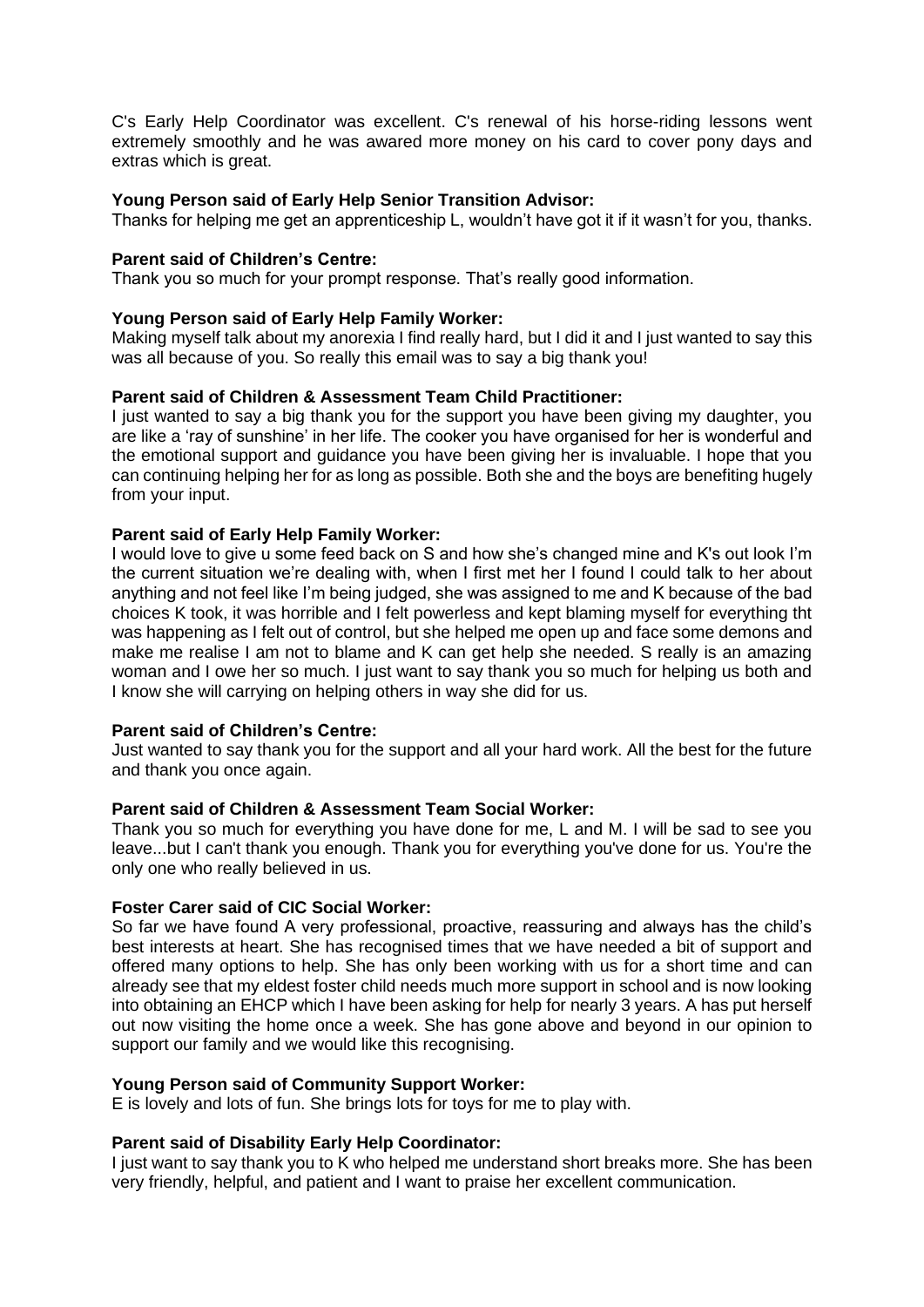# **Parent said of SEND Educational Psychologist:**

Thanks for these sessions. The sensory one was so helpful. Pennies dropping all over the place! I just wanted to feed back that I think having these sessions online is really helpful and I hope you keep it as an option after lockdown.

#### **Parent said of SEND District Team:**

Thank you for all the support you have provided me in the past couple of months with S. You have been an absolute joy to work with and have guided and supported me immensely and promptly through these months. On behalf of the whole family, I would like to say a big thank you! Thank you G for getting this initiated for us and for all the support and guidance that you have provided as well.

# **Parent said of Disability Early Help Coordinator:**

D has been helpful and efficient in getting back to me over the last few weeks.

# **Parent said of Disability Early Help Coordinator:**

Everyone is trying to help us as parents with a child with additional needs so that we can have some time for us as well. I appreciate the care and promptness of their answers by phone and email. I feel lucky and confident to not feel that I am alone.

# **Foster Carer said of Fostering Social Worker:**

A was absolutely fantastic – fair in highlighting the strengths and weaknesses of everybody and also helped us to be reflective about the situation. A also helped us think about how things are going to be in the future and that it is all about keeping the children at the centre, no matter what our feelings are.

#### **SGO Carer said of Fostering Social Worker:**

OUR GREATEST GRATITUDE TO YOU S FOR ALL YOU HAVE DONE FOR OUR FAMILY TO MAKE THIS HAPPEN, WE WERE BLESSED TO HAVE YOU AS OUR ADVISOR AND ASSESOR AND EVERY OTHER ROLL YOU HAVE DONE TO MAKE IT HAPPEN. WE THANK YOU WITH GREAT RESPECT AND WISH YOU WELL.

#### **Parent said of Children & Assessment Team Domestic Abuse Practitioner:**

Not only did B help me learn and understand, she took the time to listen to and understand what I had to say. Thank you, if it wasn't for this programme I wouldn't have the knowledge, understanding, and strength that I do now.

#### **Parent said of SAT Casework Officer:**

I was contacted within the 6 week time scale to be informed that an assessment will take place. As I'm sure you can imagine I was over the moon as I had been told that 90% are refused so we would need to appeal and we didn't need to. S was assessed by the EP via video link relatively quickly in May. And the provisional plan was sent to panel on the first week of June. I was advised by G that it could be refused but he will do his best. To my delight, it was agreed to issue. I've since received the final and S has been placed in the best school for her, she is happy to transition there and they will support all her needs. The whole process has been straight forward, smooth, and stress-free.

#### **Foster Carer said of Foster Care Trainer:**

Thank you for a very interesting course and well done for making it run so smoothly in difficult circumstances. There are not many people who could have done what you did

#### **Parent said of Early Help Family Worker:**

Thank you so much for your support and your belief in us, it helped so much and came at a time when we really needed it.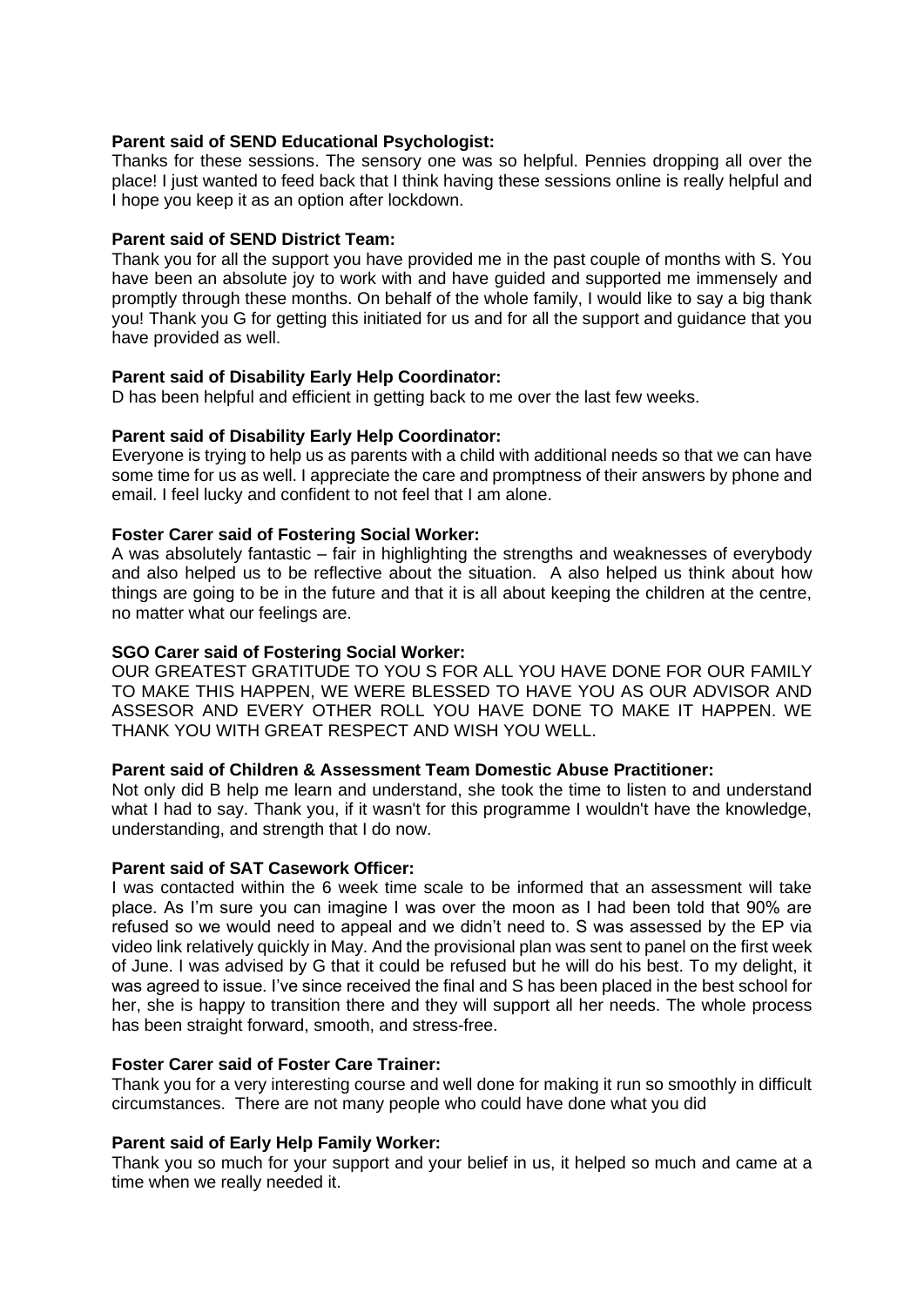# **Parent said of Early Help Child and Family Centre Worker:**

We are still so enjoying the videos, thank you so much. Not sure who enjoyed the big red bus song this morning more, me or A!

#### **Parent said of Early Help Child and Family Centre Worker:**

We look forward to the Rhyme Times every Monday morning. We love the Big Red Bus song, it's so catchy and easy to join in.

#### **Parent said of SEND Educational Psychologist:**

thankyou very much for this [letter] I have just read it out to S! He said its everything he said and more.

# **Parent said of Early Help Young People's Worker:**

My son was supported by L when he was struggling with his mental health and at risk of becoming NEET. He was able to build a relationship with my son who does not trust adults as a rule. He was excellent at communicating with L (and me ), was straightforward, friendly and professional.

# **Parent said of Disability Referral & Access Team:**

I am really happy with overall process especially explaining everything. A was really good and patient in explaining. She send me correct links and documents.

# **Foster Carer said of Fostering Social Worker:**

I can't find the right word to say how much F and I appreciated what you have done. I would like to say many thanks for everything without you we would be lost.

# **Parent said of Disability Early Help Coordinator:**

I would like to praise J for his support. He is always responsive and helpful, getting back to us quickly if we have any problems. Well done - he is a credit to your team.

# **Parent said of SAT Casework Officer:**

I've received our EHCO final plan and just wanted to say once again, thank you. It took a long time to accept the fact that I didn't have to fight for support for D, that we had in fact, won. I've spent so long fighting to get help and support for him that it didn't seem possible that I happened so easily. A lot of that is down to you and the other wonderful people we met along the way. So thank you.

You'll be pleased to hear that D is now looking forward to going back to school, knowing he has 'helpers' to support him. I know it's still only the start of the battle ahead, but we all feel so positive that it will make a huge difference to him.

#### **Parent said of Early Help Family Worker:**

M said she never thought she would be saying this, but she doesn't want the support to end, as having the support from everyone has really helped. M said that because of the bad experiences she's had with other workers, she never ever thought she would get anywhere, as she always felt judged and people jumped to conclusions about her. M said she now knows she can ask for help and there are people who will listen and look past her "loud mouth".

#### **Parent said of Early Help Family Worker:**

You're fantastic keep doing what you are doing!

#### **Parent said of Early Help Family Worker:**

Thank you so much for your support throughout, especially with the TAFMIS meetings. I honestly feel as though you're the main source of support and encouragement. Thank you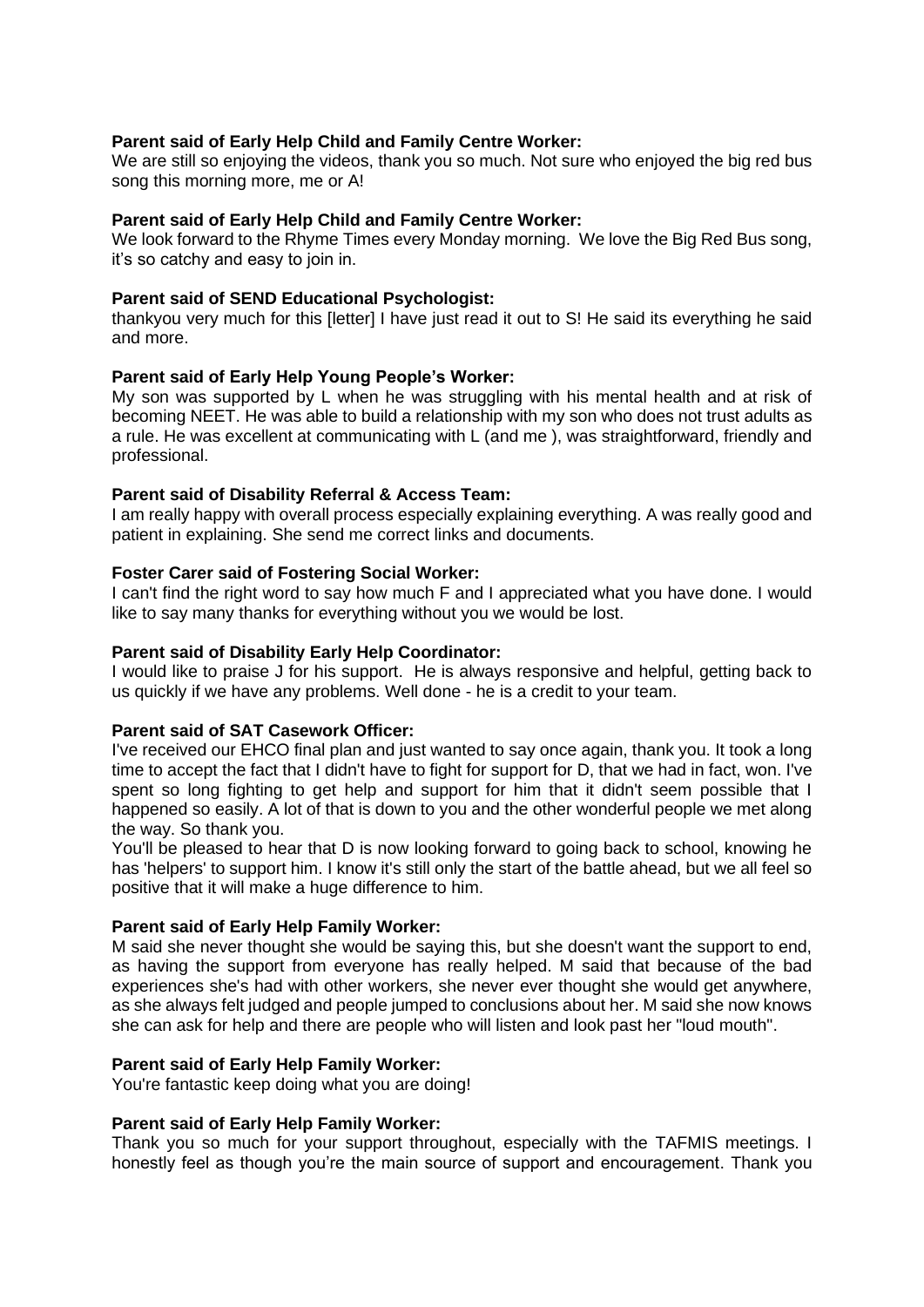again for always being a continued help, even though this service has been withdrawn (which I understand it needed to be)

#### **Parent said of Early Help Family Worker:**

Thank you for your help I felt reassured from the meeting: (School commented that meeting was well led via Skype)

#### **Parent said of Early Help Family Worker:**

Thank you for all your help.

#### **Parent said of Early Help Family Worker:**

Really like to say how detailed your recording was and was so easy to understand what had happened during your visit and any concerns you had. Really easy to see A views and the support she was asking she needed to speak to her Mum. Really struggle these days, as some recording is so vague, so thank you for making it so clear.

#### **Parent said of Early Help Family Worker:**

Thank you B for all your help and support with A and us. It has been lovely having you there. I will talk to CHUMS tomorrow, thank you for that confidence. I'll try the chats and hopefully that will help him be more confident and get through his moments.

#### **Parent said of SAT Casework Officer:**

Thank you so much for taking S back. I'm really happy you're working with us again - what you helped me do has changed my child's life.

#### **Parent said of SAT Team Leader:**

Thank you so much for allowing J to take S back on. Your whole Team have been wonderful and the work they have done has literally changed my daughter's life. We are very grateful to your Team.

#### **Parent said of Disability Early Help Coordinator:**

We have found J extremely helpful and supportive.

#### **Parent said of Children & Assessment Team Social Worker:**

I wanted to compliment E as we have had various interactions with social care for our children and she has been the first worker to do what she said she would do in a timely matter. Thank you.

#### **Parent said of Disability Early Help Coordinator:**

C, R's early help coordinator was excellent. C's renewal of his horse riding lessons went extremely smoothly and he was awarded more money on his card to cover pony days and extras which is great.

#### **Parent said of Disability Referral & Access Team:**

Good communication from the tea and very understanding given the delay in returning signed forms

#### **Parent said of Early Help Team:**

I am very pleased with every aspect of the service. Everyone I have dealt with are always polite and friendly. A loves attending each week and has gained so much from what the youth club offers.

#### **Parent said of Disability Referral & Access Team:**

I am very pleased with the support I get from short break. The support has really really help my son (R and it has changed him.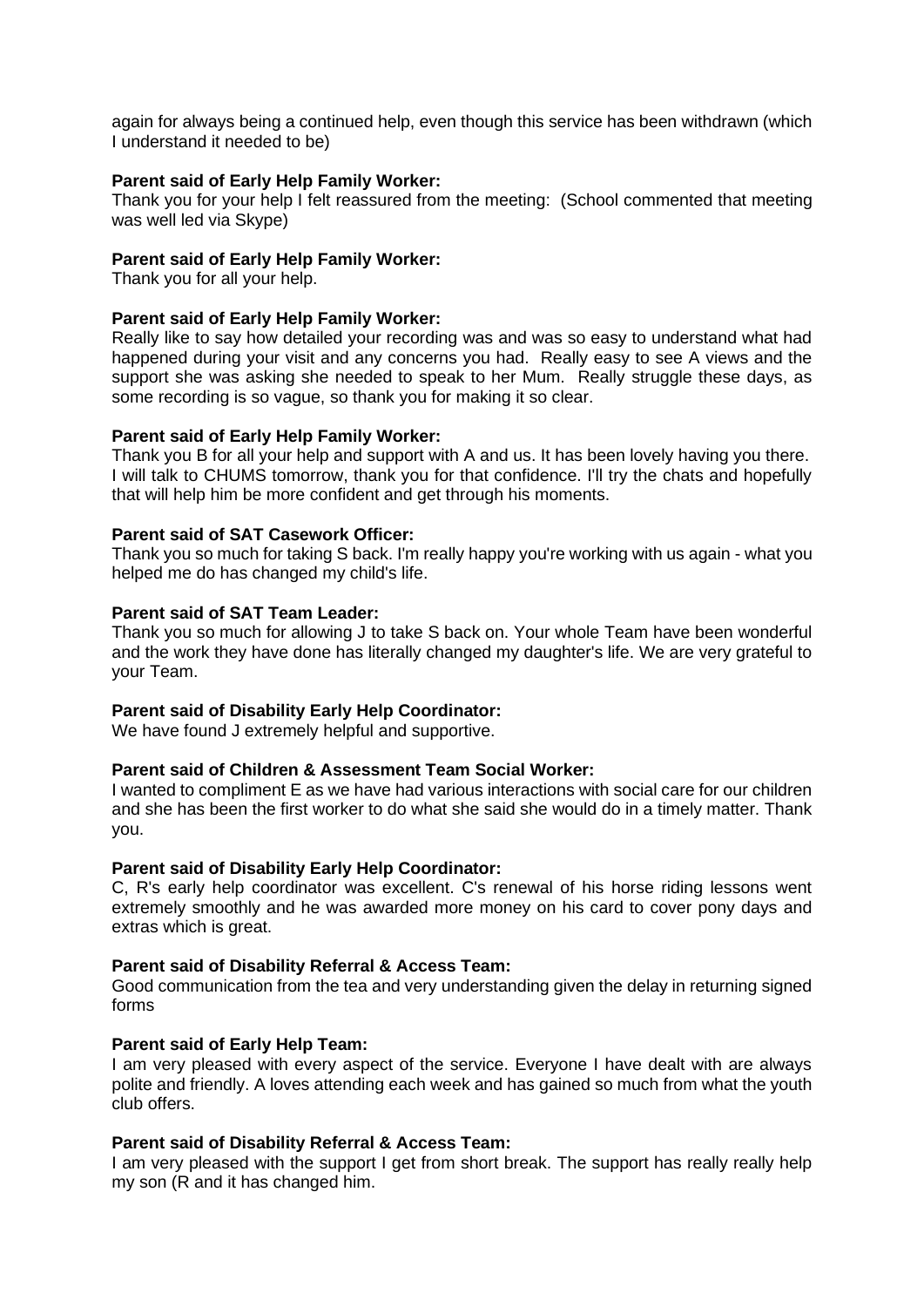# **Parent said of Disability Early Help Coordinator:**

D in Disability and Social Care has been helpful and efficient in getting back to me over last few weeks. :)

#### **Parent said of Disability Referral & Access Team:**

the whole service we have received has been quick and positive. Very happy with everything.

#### **Young Person said of Fostering Support Team:**

Can I just take this opportunity to thank you and your team for the support I received during my last placement.

#### **Parent said of Adolescent Team Social Worker:**

I complete the joint visit to M and Mum yesterday with YPW. It was positive and they were thankful for my support (they gave me a card and some flowers!)

#### **Foster Carer said of SEND Educational Psychologist:**

I had a meeting with M's foster carer this morning. She asked me to thank you again for the time you spent with her and the suggestions you made which she found very helpful.

#### **Parent said of SAT Casework Officer:**

Just wanted to say a huge thank you to your team for guiding us through a difficult process. Our foster Daughter has experienced huge trauma in life, and we knew she needed to be given a different kind of education.

We are relatively new to fostering with little experience of children with special needs. When her social worker told us, we should apply for an EHCP it was a little overwhelming.

Firstly, we had the amazing S from Coates primary school contact us, saying we did not have to do this on our own.

We had a meeting and she explained the process to us. As our foster daughters' needs were linked to the trauma, we decided to ask for an independent review by a speech therapist, psychologist, and occupational therapist.

We were delighted with the results even though other problems were uncovered for our daughter but at least this confirmed we were doing the right thing for her.

Once the application went in, we were contacted by G who was our nominated case worker. Until then we had felt that we were the driving force behind the process, a process which was completely alien to us. This all changed when G became involved.

He explained all the processes and gave us the confidence to trust that he would do everything in his power to make sure our child had the right placement for her.

G immediately recognised that we had been ill informed by our social worker to decline the secondary school offered and set about correcting the problem.

We feel G went 'above and beyond' his remit. The communication was exceptional with emails and follow up phone calls. He kept us informed of the timescales and barriers we (and he) were up against and made it clear from the start that this case may well go over the standard timescale. But we all agreed it was important to get this right for her.

Sadly, his job was made even more difficult as our daughters' Local authority had vastly different systems that were over stretched and not particularly fit for purpose. But G worked around these hurdles in a professional but firm manner.

Frankly, before starting the application we saw many reports of how confusing and difficult the process can be. We were relieved when the LASW told us she would do the application, then frustrated when six weeks later we were informed she was too busy, and we should do it.

Despite not having the greatest of starts, we have nothing but praise for how well information was relayed back to us by G. Online meetings are far from ideal for effective communication, but were necessary due to Covid, but regular follow up phone calls were much appreciated and provided an increased depth of clarity, which was extremely reassuring.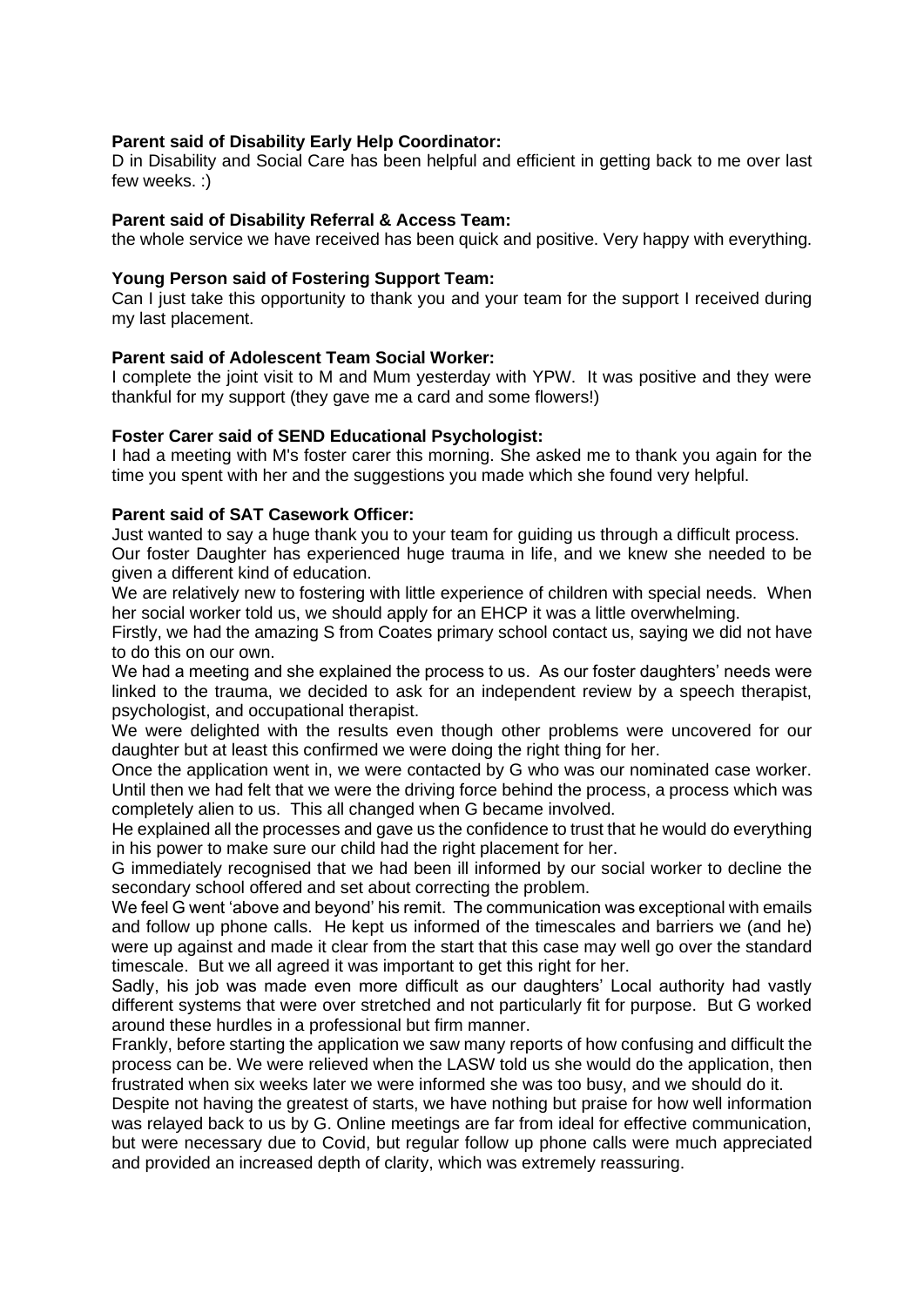Please feel free to pass on our praise to your team and please do include this for any future Ofsted visits.

#### **Parent said of SAT Casework Officer:**

I just want to Thankyou for all your help as despite covid L got some good results and has started his chosen course at Stamford - business level 3 extended diploma.[…] Thankyou again for helping him have that chance.

# **Parent said of Independent Reviewing Officer:**

Our IRO J has been honest, helpful and shown a refreshing degree of integrity. Without her help and care, we would have litigated. She is a credit to the Council.

# **Parent said of SEND Teacher of the Deaf:**

I would just like to take this opportunity to say thank you for your help and support with C, especially as I appreciate now you have so much to be dealing with. You are amazing and I really appreciate everything that you do to help and support C, and me!

# **Parent said of SEND Teacher of the Deaf:**

S would like to send card for You :)

And I would like to say big big Thank You for whole support what I got from You, every good word and for that how amazing teacher You are! I really really will be miss You a lot! S of course too :)

Have an amazing summer!

# **Parent said of Early Help Family Worker:**

All I can say really is wow, a truly good experience working with S, I always find it hard working with people who sugar coat things and need someone who is honest and straight talking without being rude or aggressive and S honestly was that person I feel so much more confident as a parent that I can and will manage even if times are hard sometimes I would really like to say thank you

# **Parent said of Early Help Family Worker:**

Thanks for your help and for your lovely help on our main concern with L. We see him much better now and I reckon your sessions have been fundamental on his improvements. You has helped him and specially us, to understand and deal with his anxiety much better. It has been great to have your support during these months.

#### **Young Person said of SEND Teacher of the Deaf:**

You've been great: very clear, very patient and very understanding.

You've answered my many, many questions and provided encouragement with my Braille and along with the team helped me settle into SPF so well.

And I know you've done all this whilst having a million other things to do as well.

You've even potentially offered me a place to park!....... I'll let you know if I need to take you up on the offer, but don't worry if for some reason it doesn't work out.

So, again THANK YOU!

# **Parent said of Disability Referral & Access Team:**

Thanks for your support. If you're not giving support, I never know how can I manage these things. I thank every time, every day for you all. Many thanks.

#### **Parent said of Early Help Family Worker:**

I'd like to thank you for everything that you've done for us. You've really helped the kids and myself, and C over the last few months, and I can't stress to you enough how much I have appreciated it. Keep up the good work, you do an amazing job.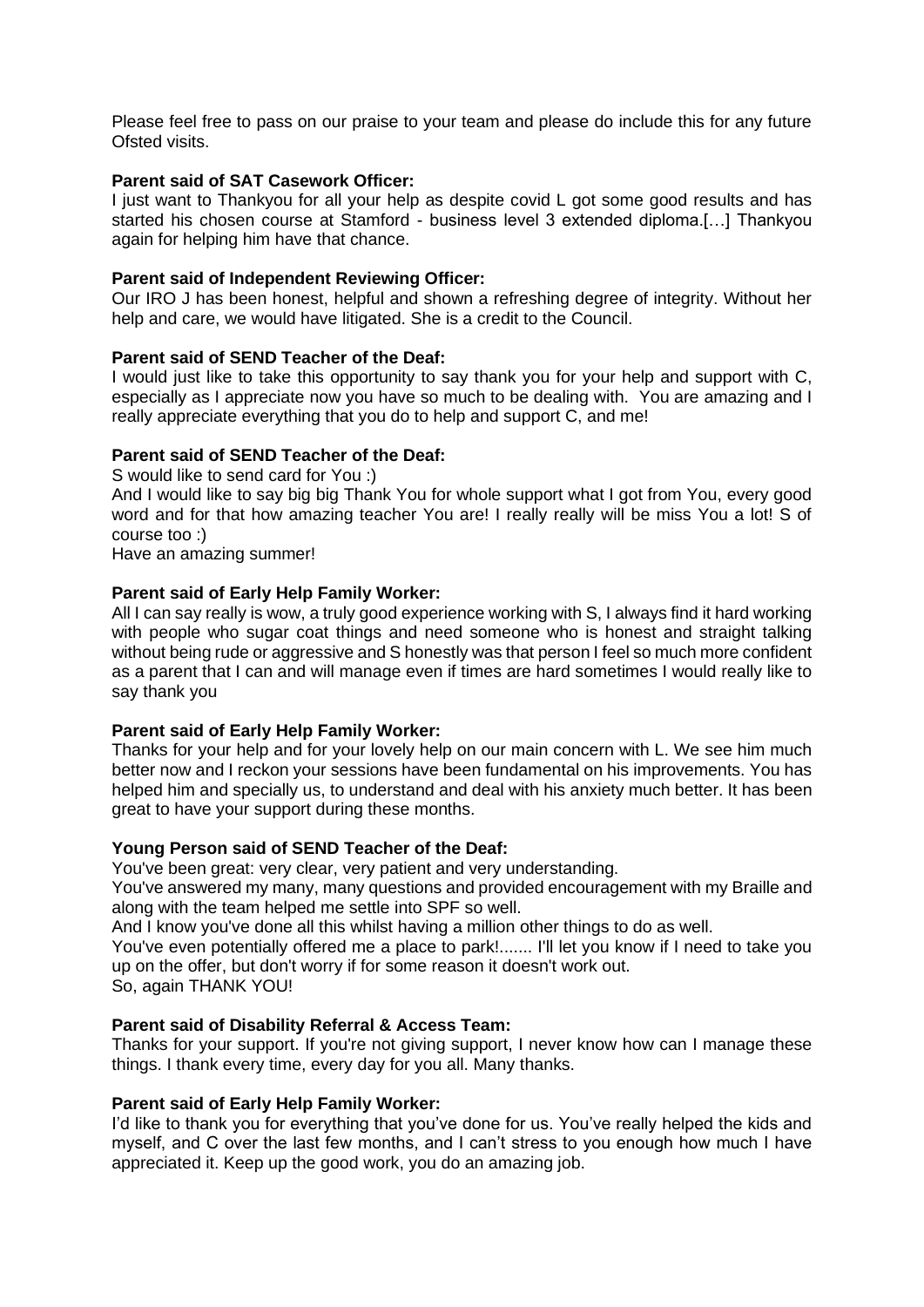# **Parent said of Early Help Family Worker:**

I wanted to write to you and pass on our thanks for all the help and support that L has provided to my family.

When L first started working with us I honestly had very little expectation that anyone would be able to help us. We were at an all time low.

L came in and was able to expertly assess our situation and offer just the right amount of support. L was able to bring together the professionals that we needed to help our family and because of L we are in a far more positive position now.

L is an absolute credit to your team and deserves to be recognised for her work

# **Parent said of SAT Casework Officer:**

A on Tuesday and so excited but wouldn't be possible without your support. Please have this recorded as a compliment that the process was so smooth and I felt that you always worked with A's best interests at heart, that he wasn't just another case or another number. You took his needs on board, not only from myself but other professionals to create the best EHCP possible. I felt that even with Covid you worked proficiently and effectively within effective timelines in preparation for his start into nursery and the EHCP was thorough and well thought out. You kept us fully informed throughout the entire process and we always felt well supported, which meant a lot to us.

# **Parent said of SEND Specialist Teacher:**

L you are brilliant! My God you've put a spring in her step! She's reading , doing her folder, so happy. Just what she needed :)

# **Other Relative said of Adolescent Team Social Worker:**

I also want you to know just how much myself, L and my Mum all appreciate the support you give to L and her family. We can see it's not easy and we struggle massively with it all but it's great that L is prepared to open up to you even when she won't engage with us.

# **Parent said of Early Help Family Worker:**

I just wanted to say thank you to yourself and S. I was pretty surprised how a fair few strands of care wrapped around the girls and I soon after I contacted the police and my GP. I think I had just assumed that all would be done would be things noted and bare minimal help due to limited resources, austerity and the pandemic on top. I was really surprised with all the strands that got in touch with me, the sequential links between the various services and how at each and every stage I was made to feel safe, supported and in control of intervention options and next steps.

S was brilliant. She has been sensitive to my situation, the complex history and the intensity of it that occurred since lock down through the summer (after which I was flagged to your services). She was also really respective of my need for privacy due to home situation and accommodating that alongside accommodating my worries about the girls and wanting them to have support to process any impact that home situations may have had on them. She was also super helpful signposting me to some information and helping me understand the patterns of the past and what is normal/acceptable in a positive relationship and what isn't. I am really grateful for the interventions that S helped put in place at school for my eldest daughter- it's good to know she is being looked out for there and there is a safety net for her there. Although I appreciate she couldn't work as usual given current restrictions I didn't feel this affected anything for me.

All this, alongside my counselling sessions helped me rebuild emotionally and mentally. It has also been hugely reassuring to know that I can reach out again for support to your service should I need and to know that at every stage I the girls and my wellbeing were being valued....something that during several months this year at home had felt entirely the opposite. The work you and S do is so important and has made a big difference for the girls and I. I'm not sure thank you cuts it, or is enough, but genuinely sending a heartfelt thank you. I don't know what the future holds but I am in a much better place to be ready for it and adapt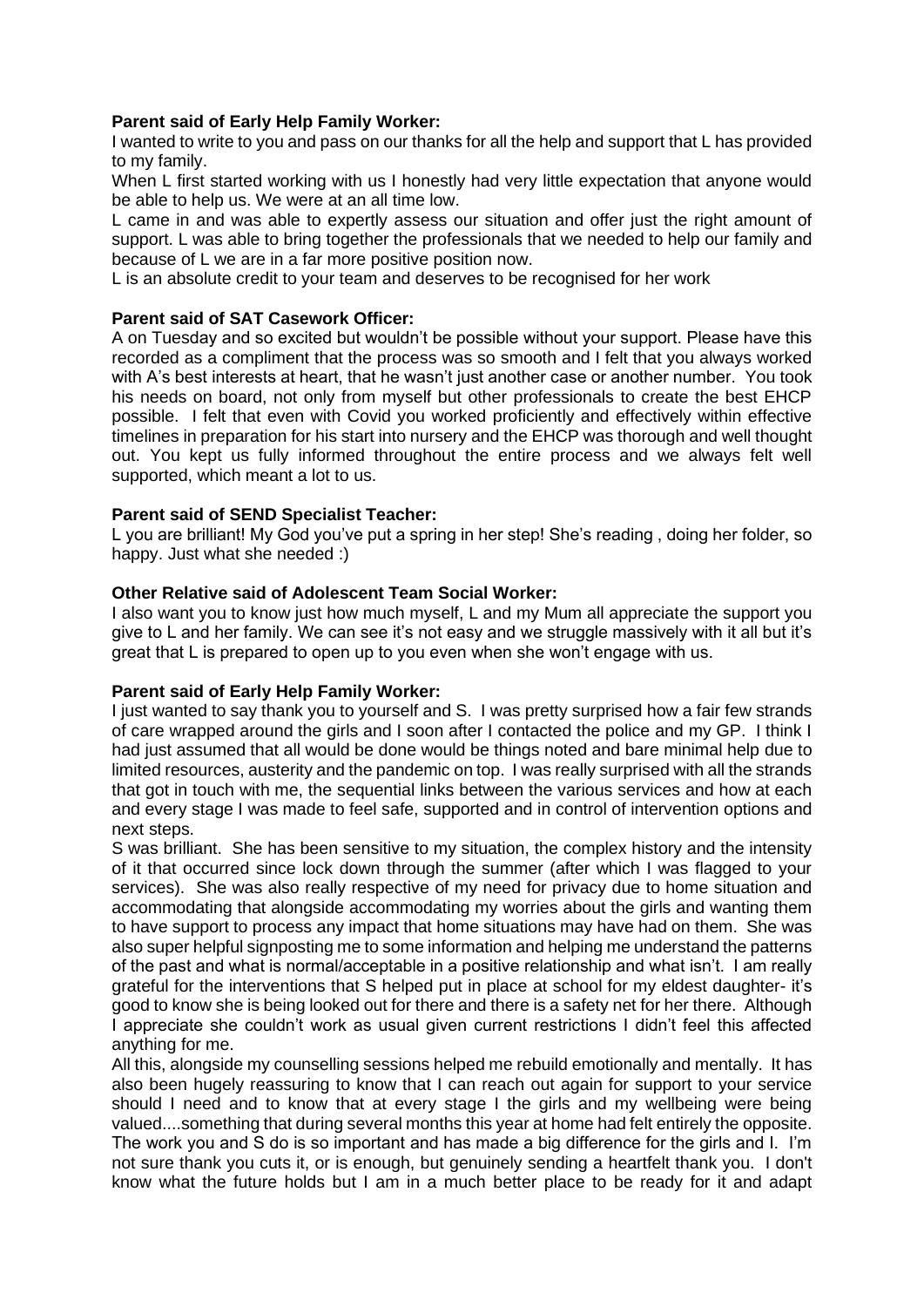accordingly to prevent or remove ourselves from the things we have experienced far too many times in the past.

# **Foster Carer said of CIC Social Worker:**

My partner and I are very impressed with R. We find that she has a great deal of integrity; when she says she'll do something, it gets done. This efficiency is matched by her kindness and strong professional understanding of the impact on teenagers of being 'in care'. She has met D a number of times and clearly forged a good relationship with him. He listens carefully to her advice. Such that, today, he felt able to accept the offer of counselling support from his current college. Today, R made this happen.

I personally find her a pleasure to work with - honest, reliable, showing good sense. She is also clear about what she feels is best rather than compromising her views so as not to ruffle feathers.

I myself have been a co-foster parent for only a short time. Thus I've little experience of the demands on Social Workers. Nonetheless, I cannot help but feel that R works hard to exemplify and to deliver best practice.

# **Parent said of SEND Educational Psychologist:**

Just dropping you a note to say thank you so much for the thorough and supportive report we received this weekend. I've never seen an EP work so fast! We will discuss it at the forthcoming Team Around The Family meeting and then again as part of the drafting meeting.

# **Parent said of SEND Teacher of the Deaf:**

Thanks so much for today k really enjoyed it. Also I've just found the newsletter with K's video on. She loves it and wants me to forward it to everyone lol.

# **Parent said of SEND Teacher of the Visually Impaired:**

Thank you again for all your support! You really are fantastic at your job.

# **Parent said of SEND Teacher of the Deaf:**

Thank You for the report!

I wish to say big thank You from me and S for this hard work in this strange year, for support and patience. We are very grateful for the time You gave us. We wish You very best for You.

# **Parent said of SEND Teacher of the Deaf:**

I wanted to drop you a quick message to say how nice it was speaking with you earlier today and to thank you for all the support you give not only to C but myself as well. Thank you

# **Parent said of SEND Teacher of the Deaf:**

You were a star coming out when you did, It was your perseverance that made them work and the fact you got straight back to us with such clear pictures to help us  $\odot$ . Thank you for all of your work behind the scenes.

#### **Young Person said of Early Help Transition Advisor:**

I'm not sure if you'll remember me but last year, you helped me enormously with getting accepted onto my Access to Medicine Diploma. I wanted to let you know that I did very well on the course, achieving straight distinctions. I also benefitted in many other ways. One being developing my self-confidence, which was greatly lacking before. Thank you so much for helping me back when I was very unsure of everything. You really have helped to change my life for the better.

#### **Parent said of Children's Information and Advice Officer:**

Thank you to two members of your team - D and S - they have both been extremely helpful, prompt and professional in getting back to me with as much information as possible.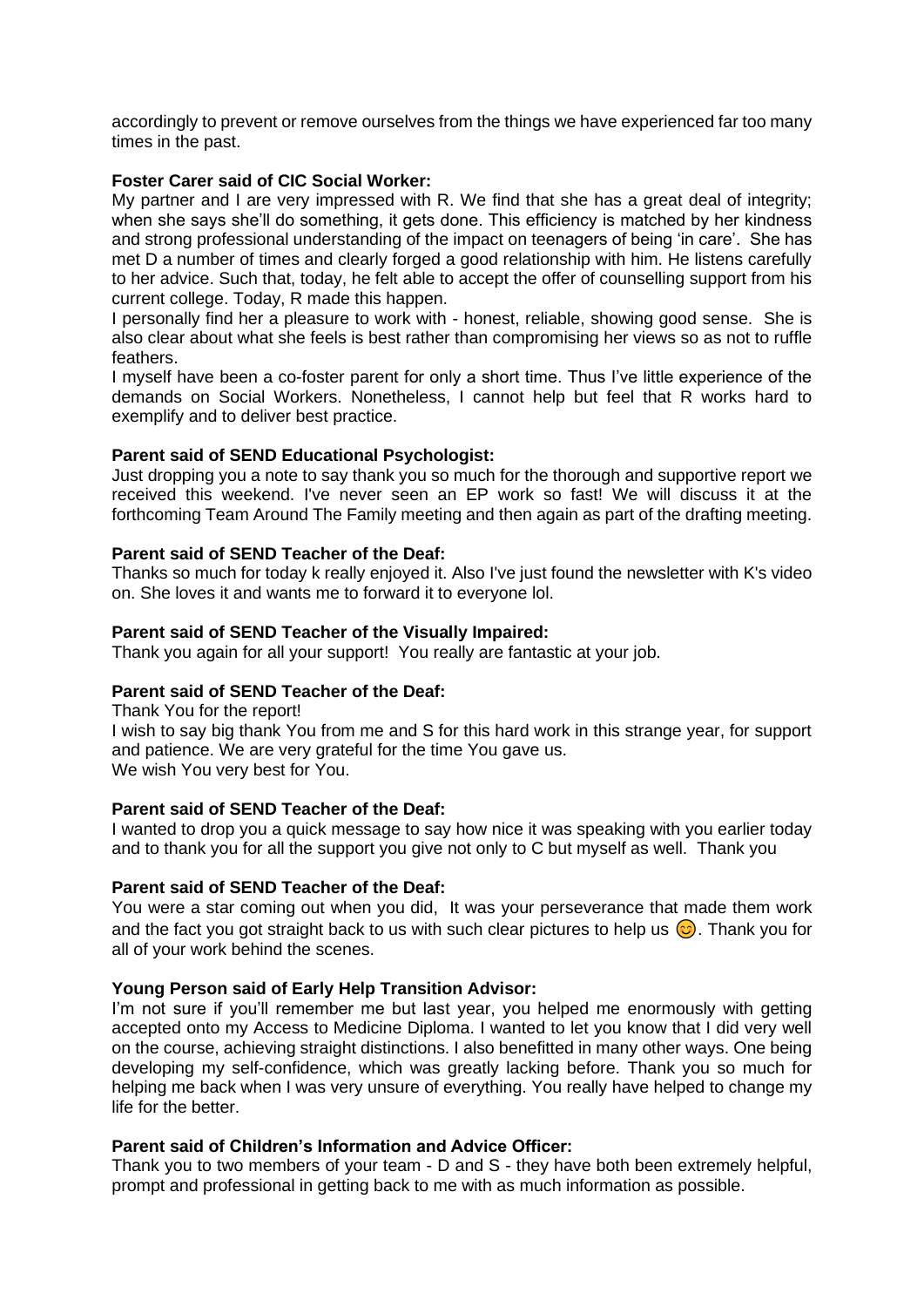# **Parent said of Children's Centre Worker:**

I just wanted to pass on some feedback if possible but I absolutely apologies in advance as I have forgotten her name on my drive home (I am very cross with myself for this) I just attended the baby class in Sawtry, The lady that runs that class is absolutely incredible. In the one hour session I felt like I had known her for a lifetime. She is such a friendly and warm person and has left me feeling assured that despite a lockdown, there are better things to look forward to. Thank you for providing this service

# **Parent said of Early Help Family Worker:**

Having someone like Vicki, who showed to be a respectful, caring, professional and nonjudgemental worker, helped me and my daughter go through this process in a very 'smooth' and healthy way, (my situation on becoming a mum was not very usual).

Couldn't have done it without her support and commitment to us.

As a woman, knowing that there are out there women like Vicki to support us, is very refreshing and empowering.

Keep up the wonderful and warm work! We need more people like you to overcome challenging situations.

# **Parent said of SEND Access and Inclusion Coordinator:**

Not sure if you remember me but we met in January when you visited my son's school to attend a meeting to discuss M.

I just wanted to say a massive thank you as without your input I'm not sure where we would be right now.

You were instrumental in making changes for M by suggesting the green, amber and red behaviours and the 1:1. By March, M was back in school almost full time and doing quite well. Then lockdown started!

His EHCP was successful and he now has funding for a 1:1 and is doing amazingly well at school. The five months at home with me really helped him. He loves school, his confidence is soaring, he loves helping other children and loves writing!

I just wanted to let you know as I'm not sure if you ever get to find out how students are doing. Please could you also let S know as I know she spent a number of weeks with M.

The school presented M with his sheets on mounted card after his first half term and are very supportive of him, he is also the curriculum champion for PE for the school. Thanks again.

# **Parent said of SEND Specialist Teacher:**

Thank you for everything you are doing to support J. It is greatly appreciated.

# **Parent said of SEND Specialist Teacher:**

I just wanted to thank you for attending meetings and supporting G over the years. There aren't many people I come across that I can say have truly helped me and the girls, you really have been there from the start for us. Since I've had G I can count on one hand how many people truly care about their job role, and who have massively helped to make my life easier and for G to feel accepted. I am truly grateful it was you who was the first person to come into our home and to follow us on our nursery/school journey. Who ever you work with is very lucky to have you on their journey. Thank you so much for everything.

#### **Parent said of SAT Casework Officer:**

Having spoken an awful lot for many months, we suddenly have an EHCP in place and I realised we'd never thanked you for all of the work you did to get us to this point.

Having been told we'd never get things from SLT to OT, let alone Farm Club, and having been told we'd never get to this point without going to tribunal, it really feels like a miracle to be at this point but I know you're the biggest factor in our miracle.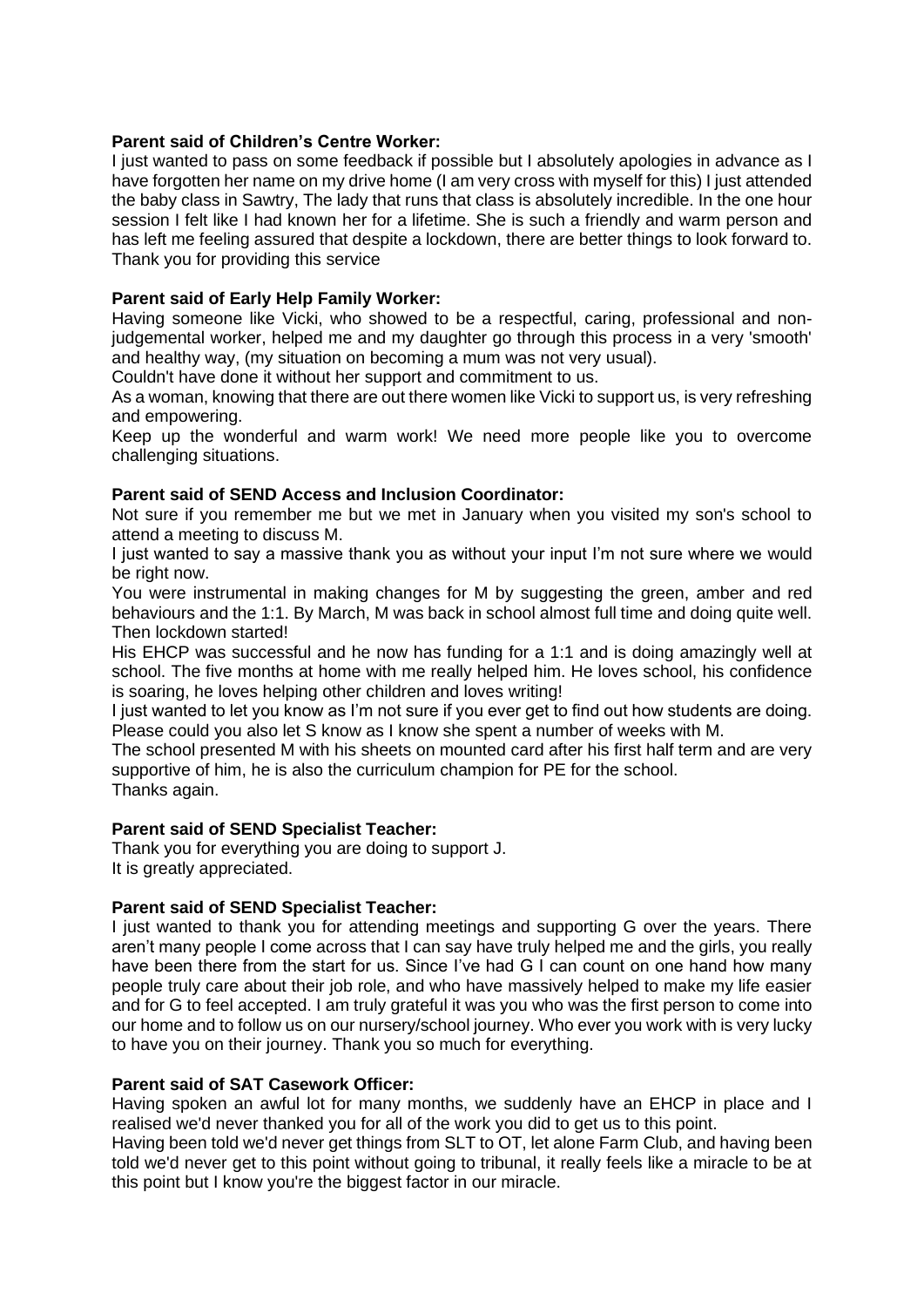I'm sure you already know this but it's not just the difference you've made in J's life; if any family member is struggling, your whole family is struggling so in everything you've made happen for J, you've also been helping my poor, long-suffering daughter and saving my husband and me many extra grey hairs!

So thank you for everything you've done. Thank you for having so much compassion for J. having a vision for what we could do, explaining it all so very, VERY patiently and so many times and then pulling it all together. I can only imagine the frustrations of working in a system which is so limited and with families who need more help than is available.

# **Young Person said of CIC Team Manager:**

But honestly, Thank you for all your help along the way, I would more than likely be in a big black hole of doom and debt if it wasn't for you. Thank you for believing in me! X

# **Parent said of Adolescent Team Senior Practitioner:**

I wanted to pass on the parents', guardian's and court's thanks and compliments for the social worker's hard work on this matter and the mother said through her solicitor that she would not be where she is today without the work and support of the social worker. This was very much echoed by the guardian.

# **Parent said of Early Help Young People's Worker:**

Wonderful support from S, we as a family would not have got through this difficult time without her. Our daughter had a special bond with her and it helped a lot for her support.

# **Parent said of Disability Social Worker:**

G and the Team have been very supportive and accommodating and I know he is trying very hard to help us with limited resources.

# **Parent said of SEND Teacher of the Visually Impaired:**

Just wanted to say a huge thank you for everything you are doing for D, his confidence is really coming on and he is enjoying reading books on the orbit reader.

He attended his first session at CEAL on Friday and really enjoyed it, thank you so much for sending in all of the braille labels and offering to sort out any paperwork required.

I just wish you could teach D other topics too as he really gets on with you and you have a great manner with him.

Hope you are having a restful weekend.

#### **Parent said of SEND Teacher of the Deaf:**

We will miss you, the help and support you have given both A and us over the years has been phenomenal and that clearly shows in his achievements.

# **Parent said of SEND Teacher of the Deaf:**

Thank you so much for this feedback, C. Despite the new regime of working on the iPad I think these sessions are proving to be so valuable. We are learning a lot from your advice and input, C and K, you are doing a great job of making these sessions work and adapting your language  $(8 \text{ hands } \textcircled{k})$  to give K such constructive and positive input.

Who knew 12 months ago that we would find ourselves in the situation of giving a child an iPad and asking them to "take C into the library to play some games"!!

She is lucky to have you both and I am glad of the specific advice too.

Thank you and have a lovely half term.

#### **Parent said of SEND Deaf Support Worker:**

Thanks so much for meeting with F and his teachers and sending us on the report.

F was buzzing with excitement to tell us all about his meeting with you and has since been able to share the Golden Rules with his class and has been supported to talk openly about his hearing aid with the rest of the class.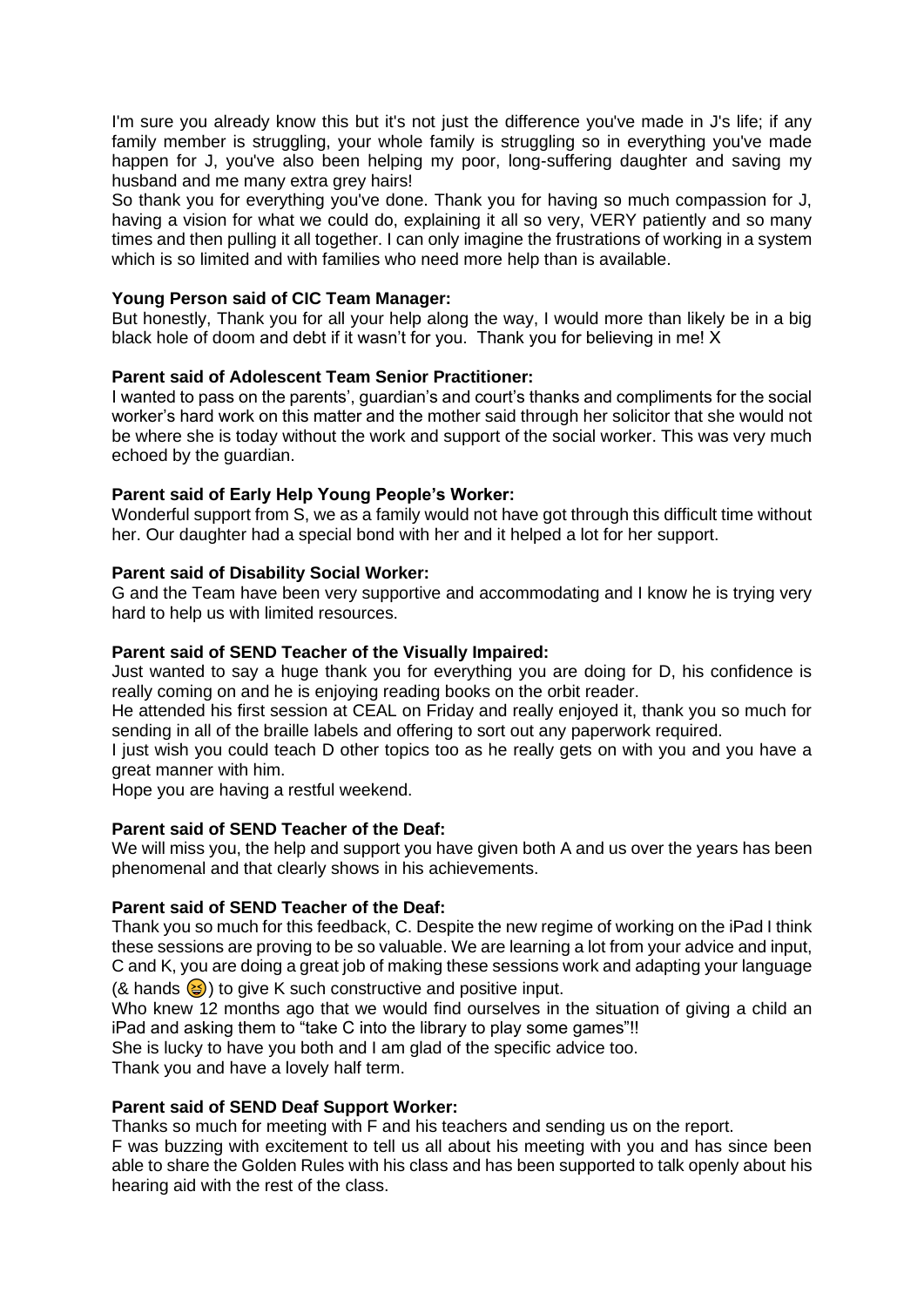We are so pleased with all of the support F is getting, he feels quite special :-) Thanks!

# **Parent said of Youth Offending Officer:**

I've just taken a call from R's mother H. She rang in and asked to speak to me. She rang simply because she wanted to tell me what a good job you are doing with R and how impressed she is with your work. She was complimentary about her experience with the YOS as a whole but particularly wanted me to be aware of the work you have done with R. She described you as being completely approachable and helpful across a range of issues. She explained R has been low at times and felt isolated, and how you have worked with him on this, supporting with help with a c.v. and 'lots of little things' to boost his confidence.

It's brilliant to get such positive feedback, particularly as it was unsolicited, and reflects even more the work you have done. Thanks from H and me for your work, a credit to you and our team.

# **Foster Carer said of Fostering Support Team & Children's Team:**

I wanted to say a massive thank you for all your input and work this morning and our efforts working together to ensure that T has the planned move today !!

This is a successful day whereby we have achieved a child focused positive outcome, that would have made a massively positive experience for T. Hopefully T can move forward with the insight and trust that he has the positive support of professionals around him that are meeting his needs.

With thanks  $\odot$ 

# **Parent said of Early Help Family Worker:**

I just wanted to say you have a lovely way in your line of work, as soon as you left P said how lovely and kind you were, thank you for your support, have a lovely rest of the week and weekend, speak Wednesday x

#### **Parent said of Family Safeguarding Team Specialist Practitioner:**

N and S shared with me that C had restored their faith in working with children's services. N expressed that he felt C listened to him and had J's best interests at heart. He was very complimentary about C's approach and how she has helped them to move things forward. I know this has been a difficult case, good to have a positive outcome for J.

#### **Parent said of Youth Offending Service's Safer Relationship Worker:**

On behalf of me, M and L couldn't let this time go by without expressing our thanks and gratitude to you for what you have done with J over this past twelve months+, and also what you or who you have put him in touch with. He's done things he would never have considered before, you've pushed him, which was good.

He did listen to you, mostly, and it was reflected in his behaviour and manner. We have greatly enjoyed welcoming you into our home and getting to know you as well. It's been very difficult for us all in these difficult times caused by COVID.

You have been so good for J and he will greatly miss you and indeed I think we will.

We wish you all the best in the future and hope you get to where you want to in life.

# **Young Person said of Youth Offending Service's Safer Relationship Worker:**

Thank you for everything you have done for me. You have helped me so much I do really appreciate it and hope we can keep in touch so I can tell you how well I'm doing.

#### **Parent said of Child Protection Chair:**

Dear S

Thank you for your time, input and expertise in chairing the meeting today.

I came away with lots to think through and reflect on.

It felt like a powerful meeting with E very much at the centre.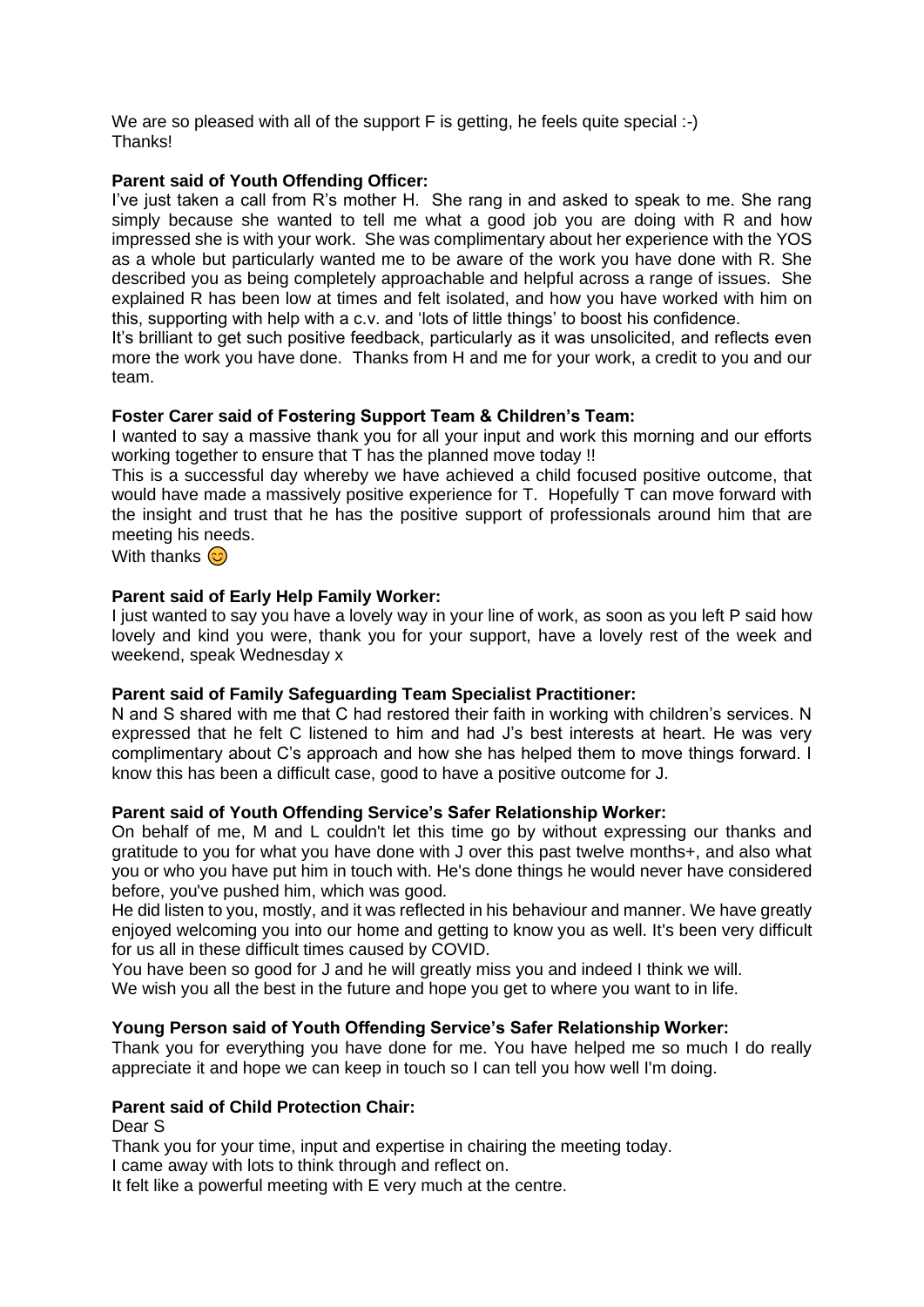# **Court Guardian said of Family Safeguarding Senior Practitioner:**

There has been a further updated assessment of Mr L, completed by the Local Authority. The social worker consulted with me prior to, during and following the conclusion of the assessment to discuss what the assessment needed to address, how it was progressing and the conclusions and recommendations. In my view, this is an excellent, very thorough assessment, based on extensive interviews, observations and relevant research. The assessment clearly addresses the risks and concerns, highlighting the progress Mr L has made and the areas where he will need ongoing support.

# **Parent said of SEND Educational Psychologist:**

I wanted to write to tell you how impressed I and M were with the quality and thoroughly of the report we received over the weekend. We feel the outcome measures are excellent and we have hope that T will get the funding he needs. I think with the report you submitted it is likely. I wish teaching assistants were around when I was T's age as I think I would have not had to repeat a year (I think it was year 3) as I would have had better support within my age group.

# **Parent said of Youth Offending Officer:**

Hi

I just wanted to put in a compliment for the work S and your team have done so far with my son, B. S has been amazing and yet again has gone above and beyond in her work to try and not only help B but us as a family.

Regardless that this time round B is older and less susceptible to what he is being told and asked, S clearly still has a fantastic way in connecting with him and gains his respect even in his current situation.

We can only thank your team from the bottom of our hearts for agreeing to continue to work with him even though the original 10 weeks is over.

S is truly a wonderful person as well as fantastic in her work, she is still to this day a huge credit to your team and the work you guys do.

# **Parent said of Early Help Family Worker:**

Just wanted to say thank you for all your help and support over the last year. It's been a long long road and without you I'm sure I would still be in the position I was with Z last year. Ur one in a million and we as a family will certainly miss you. Not only have you been there to help fight the battle with school, you have been a tower of strength for both me and Zac, uve listened with open ears, ur the person that we've been able to count on, the person that has supported us and the person that hasn't judged. You gave me the strength to carry on and get what Zac rightly needs in terms of help. A thank you doesn't seem enough for what you have done for Zac and I, but from the bottom of our hearts, thank you so much. We will forever be grateful to you, for all that you have done for us.

# **Parent said of SEND Educational Psychologist:**

I just wanted to say a big thank you for the letter and booklet that you sent pre Christmas it was very thoughtful and kind.

[...]

I got your report around the 23rd and l have to say you were spot on l couldn't of written it better myself it gave my husband and l hope that finally after 3 years we have a professional who understands our situation.

I just wanted to take this time to say thank you, it means a lot.

# **Parent said of Connected Persons Social Worker:**

I would like to say a big 'Thank You' to C for all her help she has given me recently. In 2017 I returned from Jamaica to become a Special Guardian to my 4 grandchildren but due to family circumstances my husband had to remain in Jamaica. Last year we had a change in circumstances so my husband could now come back to Britain, only his Immigration papers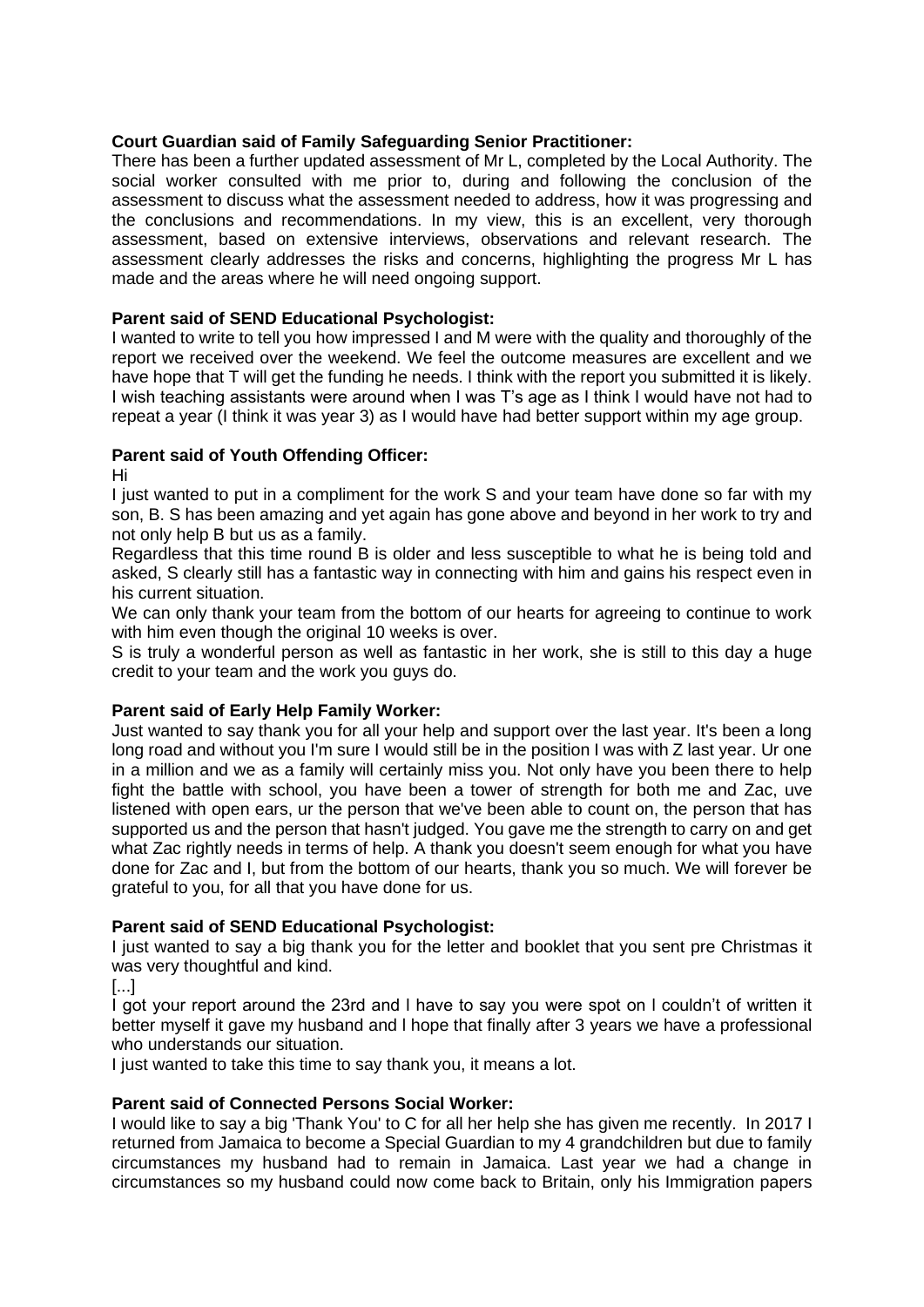had expired. C very kindly wrote us a letter to send in to the Home Office, with our application, stating how important it was for us as a family to have S back living in Britain. Our application was successful and I feel sure that the letter was a great help.

# **Parent said of Adolescent Team Child Practitioner:**

I could have written pages but have tried to be concise. I really just want to say Thank you.

We have worked together for approximately 2 years on V's case it's been fantastic to have you as the CIN contact you have supported V through everything the times when she has stormed out of meetings had issues with her dad and even issues with me you talk things through with her and understand her issues but also point her in the right direction to help her move forward with the problems that she has had. The support that you have given me can only be described as second to none there have been times when I have doubted how I should be dealing with my daughter and you have given encouragement reassurance and support to enable me to cope with the difficulties that we have faced.

There was a period of time when I became very frustrated when S join the team and we seemed to have to repeat everything we had been through there was also a couple of meetings with H Community College that you were unable to attend S attended and I think caused a lot of frustration with R the deputy head especially concerning the severity of the people that V was mixing with. whilst I appreciate that he was the boss, I certainly felt that when you were not present things did not move forward as quickly as usual.

I know V has now moved into semi independent living and has a new worker as she no longer sits under the child in need banner but was devastated to hear that you were no longer the point of contact I appreciate you have to move on and better yourself but this is such a sad loss for the existing team but a huge gain for your new team.

I would like to say a heartfelt thank you for everything you have done over the past two years and wish you every success in your future career you so deserve it.

#### **Parent said of Early Help Family Worker:**

After last nights announcement of 'lockdown three' I was reminded that I wanted to write to you and say thank you and praise L for the assistance she has provided me an my family.

Being a single parent is incredibly challenging and L brought a calmness to a situation that rapidly appeared to be spiralling out of control.

I now have a better informed soon to be ex-husband, empowered children, a son who realises that being violent is not appropriate under any circumstances and a daughter who now feels she has a voice. L made me realise what I am and most definitely what I am not responsible for going forward.

No family is perfect and I may well need your assistance in the future …. I just however wanted to say a very big thank you to L.

#### **Parent said of SEND Service:**

All in all, it was one of the best experiences we have had re N's problems! All the information and help were fantastic and it was so good to meet other parents facing the exact same challenges! We only wish we would have been able to do the course a few years earlier - but then we had not had the ASD diagnosis.

#### **Parent said of Early Help Family Worker:**

D you were and are amazing. And I'm not just saying that. You made me feel confident and comfortable to talk to you about anything and be open and honest without any judgement from you. You gave me great advice, tips and strategies going forward. I never felt like you made me feel bad for things or inadequate, uncomfortable or awkward. You boosted my confidence as a mum. You reassured me I was good even at my lowest when I felt like the worst mum ever. You did an amazing job and I'm gutted our meetings had to come to an end. You're amazing at what you do. You're very kind, caring, genuine and honest. You get to the point when you need to. And take a soft approach when you feel you need to. You have a great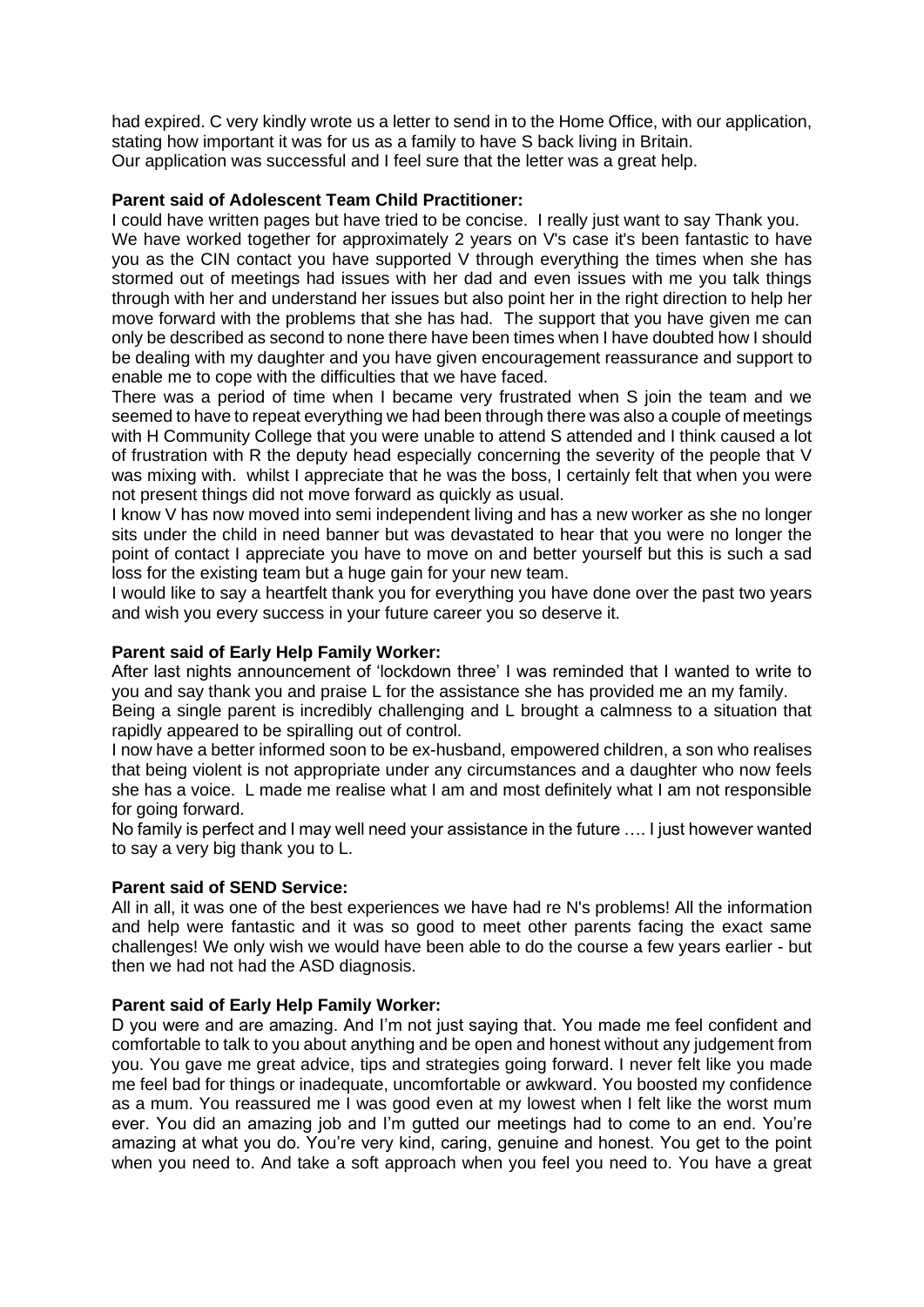balance D, I couldn't have wished for a better family worker and I really honestly mean that. You helped me more than you will ever know. I can't thank you enough.

# **Parent said of Early Help Family Worker:**

I wanted to send you a note thanking you for your wisdom and support this year.

When you have done has undoubtedly saved us as a family unit.

I am still in regular contact with A, and incredibly B has started to sit with myself and K at night occasionally.

Again, thank you for your help, I wanted you to know that you have made an incredible difference to us and we will always be grateful.

Happy New Year .... onward and upward from 2020 that's for sure.

# **Parent said of Early Help Family Worker:**

When I asked for a referral to the early help team in order to have a family worker to engage with (due to my personal family circumstances at the time) I was not expecting as much help & support as I recieved from S. S instantly established a great rapport with me & my family. Throughout my engagement with with S she has been incredibly professional, warm, kind & knowledgable. S has listened to me & respected me throughout this process & has never left anything half done or unfinished. S goes above & beyond her job role & should be considered an absolute asset to her team. S has drawn knowledge from her personal experiences appropriately & if S had not made a suggestion to me about a medical issue my son was experiencing he would most likely still be in a considerable amount of pain & discomfort. The GP & Health Visitors missed this yet S's suggestion has now meant I have been able to contact the GP again & an urgent referral has gone into the surgeons at Addenbrookes. I am extremely grateful for S's time working with my family. In a way I am sad that S will no longer be working with my family however I am delighted to know that other families will now have the opportunity to engage with S.

# **Parent said of Early Help Team:**

your Early Help Team reached out to me a few weeks ago and were beyond helpful. Apologies that I can't remember the ladies name ( we speak to so many people these days) but she understood our situation, very quickly knew the services that could help and referred me for some support which has been amazing.

# **Parent said of Disability Referral & Access Team:**

very helpful & kept us informed of the progress of our application

#### **Parent said of Child and Family Centre:**

I find it really useful having the sessions virtually as I work part time so would struggle to attend otherwise so I'm really pleased to be able to benefit. Thank you!

I actually had to multitask (tesco shop, dinner prep whilst little one napping) whilst the call was on so was really pleased I could listen and learn at the same time. Very helpful!

#### **Parent said of Assessment Team:**

I was really frightened about the conference and was surprised about the level of support offered, thought they were out to get me and they are not, they want to help.

If another parent was coming to conference I would be happy to talk to them and tell them ' there is nothing to fear'.

Today has been an eye opener and a learning curve. I would like to thank you all.

I feel appreciated more now than I did last year. I recognise the concerns and I was cutting my nose off to spite my face.

I appreciate all the help given to me, you have given me hope and guidance.

# **Parent said of Adoption Therapeutic Family Worker:**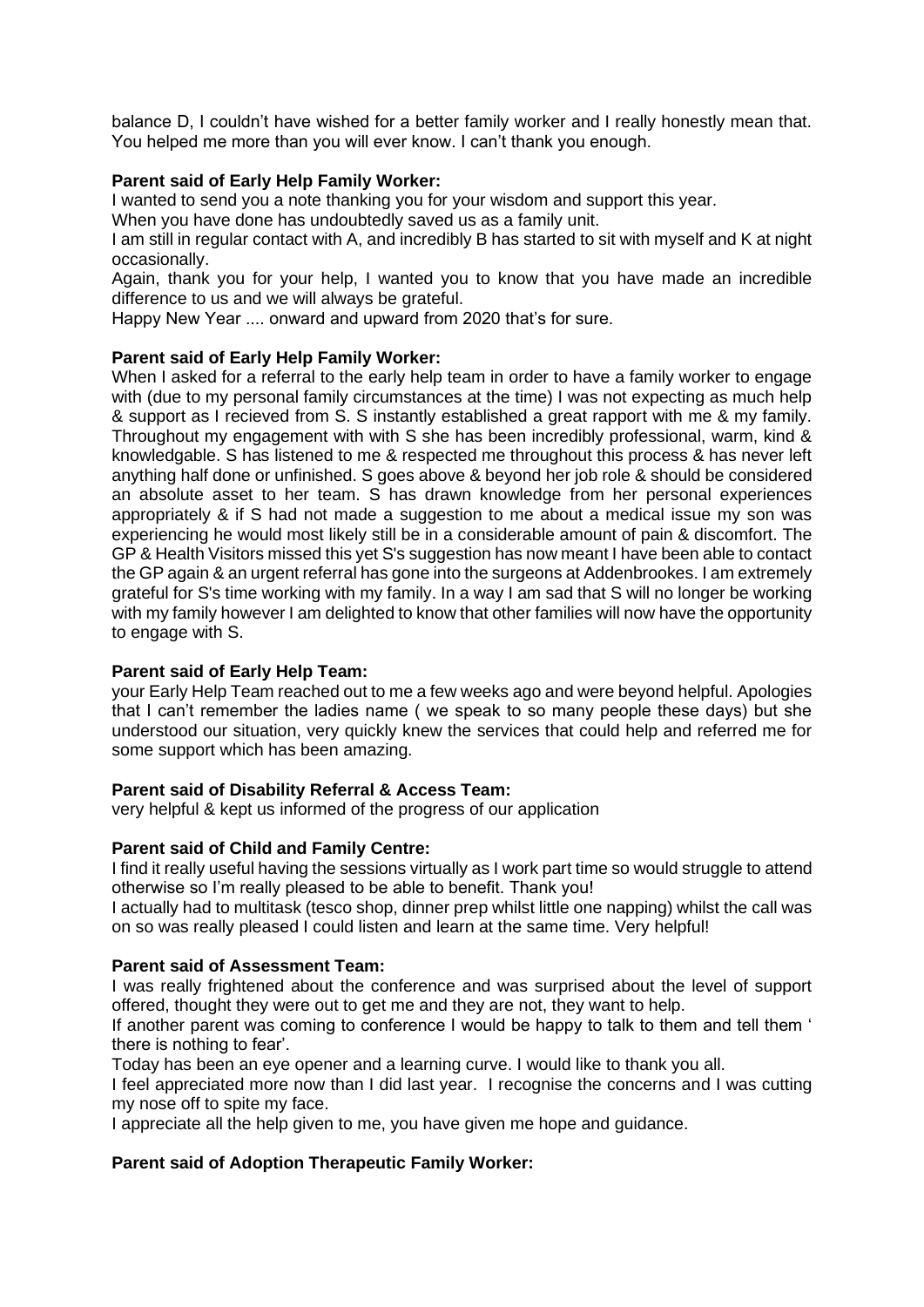We are hugely relieved and looking forward to the next stage in L's journey. We wanted to give you a big THANK YOU for all the support you've given us to get to this point, and to let you know we had a successful outcome.

The help of Adoption Support has been extremely important to us, kept us sane and reassured us that we know our son the best.

# **Parent said of Child and Family Centre:**

Thank you for conducting the story and craft season. My child enjoys it thoroughly and it's been more than a week, she still remembers the story. We did the alligator craft and she wants me to send you a photo of what she did.

[photo]

The alligator was painted and made from scratch by her. Thank you and your colleague for making her day!

# **Parent said of SEND Educational Psychologist:**

I cannot express in words what a relief and joy this news is. Without your involvement, it would not have happened.

Thank you so much for everything you have done, incl. sending the finalised report to L on a day you weren't at work!

[...]

With all good wishes for a Merry Christmas and a Happy, healthy and successful New Year

# **Parent said of Early Help Family Worker:**

A huge thank you for all your work. You have really helped me to see the best way to handle issues and co-parent in a more productive way.

The beauty of your work is that you are always impartial and a natural mediator who is very understanding. It's comforting to know that Children's Services are lucky enough to have such a wonderful and inspiring individual.

Good luck in everything you do and everyone you meet.

#### **Parent said of SEND Teacher of the Visually Impaired:**

Thank you A, and thank you for your wonderful support. I can honestly we say had some trepidation in taking on L and hoping we would get things right for her, so it is lovely to hear how positive she is about her experience here.

#### **Parent said of SEND Educational Psychologist:**

I just wanted to say thank you for your time last week, it was the most positive meeting I have ever had about M, it really helps when there are people who understand children like my son involved and not my lone voice.

It was lovely to hear kind things said about him and the proud book is a lovely idea which has been in place all week, I get to hear nice things everyday instead of lots of bad things  $\bigcirc$ .

I feel getting the virtual school involved and having a new SENCO with experience has really turned things around recently and now they are moving forward to be a much more inclusive, trauma and attachment informed school.

I made a suggestion about 6 months ago that maybe they could get a 1-1 with SEN experience as thought it would be beneficial for M and the school. The head had never heard of this in a mainstream school but has looked into it and recruited someone with lots of SEN experience to be M's 1-1 who will start in March.

The fact she wants to come and work with M and will be used to more non conventional communication and behaviour, I believe this could be the difference between my son succeeding or not so I am very happy and relieved that the journey forward could be a bit smoother for him and us.

#### **Parent said of Family Safeguarding Social Worker:**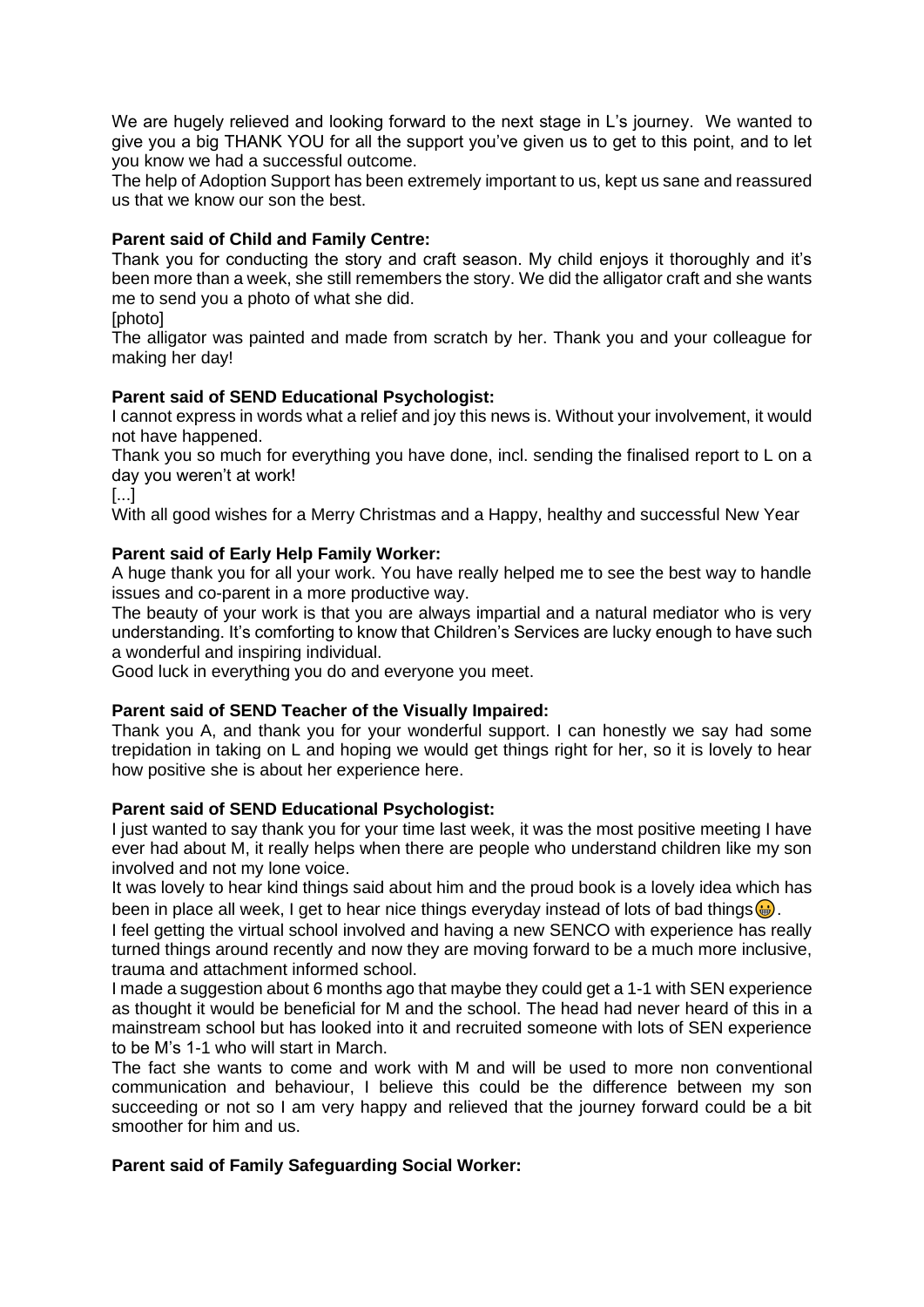I would like to pass on my praise for what a lovely and amazing lady G is. She has been amazing and has helped my kids so much with there education I couldn't be more grateful. She also has helped me and had been so kind and understanding. I would have liked to send her some flowers for all her efforts but she has declined, but I think it's only fair to show my appreciation for all the help she has given my family as she has truly been wonderful

# **Parent said of Early Help Family Worker:**

I am writing in regards of family worker P of his outstanding dedication in his profession. P was our family worker for just over 12 months and within that period had undertaken a substantial amount of time in resolving issues with my children that in the past no other family worker had been that committed to their job. He went above and beyond including psychiatry appointments for my daughter, making sure my twins received the relevant help with SEN putting forward an EHCP, coordinating with paediatrics and school, liasing with both X District Council & Y District Council, Outreach and GP.

His efforts have been significantly appreciated and his patience has been put to the test on numerous occasions.

I would highly recommend him to any family not just for his pleasant and caring attitude but his ability to care for the family he works with. I was sad to see him leave my family and wish him all the best success for the future. He is a credit to his co workers and the district team.

# **Parent said of Early Help Family Worker:**

I hope it's not inappropriate for me to message now I'm no longer involved with my support (if it is, then please do ignore this email). I just wanted to reach out because me and G have made such an insane amount of progress since we last spoke and since you saw me through so many bad decisions and tried your hardest to guide me away from them (specifically, my ex) I would love for you to know how much I've changed my life around, something I think we both never saw happening.

I left my ex for good, I never ever thought I would but I did and it's been a year free. It was so hard at first but so worth it because I now have the best partner I ever could have hoped for. She's beyond amazing with G and treats me better than I've been treated in my entire life. I never thought a relationship like this was even possible. She will be officially moving in soon. There's no conflict and G now has such a loving and positive household which I think has helped his progress lots.

He suddenly started saying words and is now absolutely obsessed with learning and speaking, specifically obsessing over shapes and animals. He is so incredibly clever and he is such a happy child now because he has positive influences and two carers who adore him. My relationship with my mum is so much better too because she knows my girlfriend has turned my life around and we don't have the constant arguments regarding my ex.

My whole life is so so much better than it was back then when I was in the toxic cycle. I just wanted to say thank you for trying so hard to get me out of it and sorry that I couldn't have done it sooner. I thought that's what I deserved but now I realised how low my standards were. Yet again, I'm sorry for emailing if it's inappropriate to do so. It's just that whenever I think of how far I've come, I remember how hard you tried to get me out of it and kept wishing you could know how good a position we're in now.

#### **Parent said of Early Help Coordinator:**

Our Early Help Co-ordinator, D, has been very supportive and helpful, especially so during this part year of a global pandemic. During these unprecedented times, D has kept in touch regularly and it has been very much appreciated. Thank you

#### **Parent said of Child & Family Centre Worker:**

I'd like to say a special thank you for letting me do the last 4 weeks of baby sensory. My little one got so much out of it. Special thanks to J for being so helpful during the sessions.

#### **Parent said of Child & Family Centre Worker:**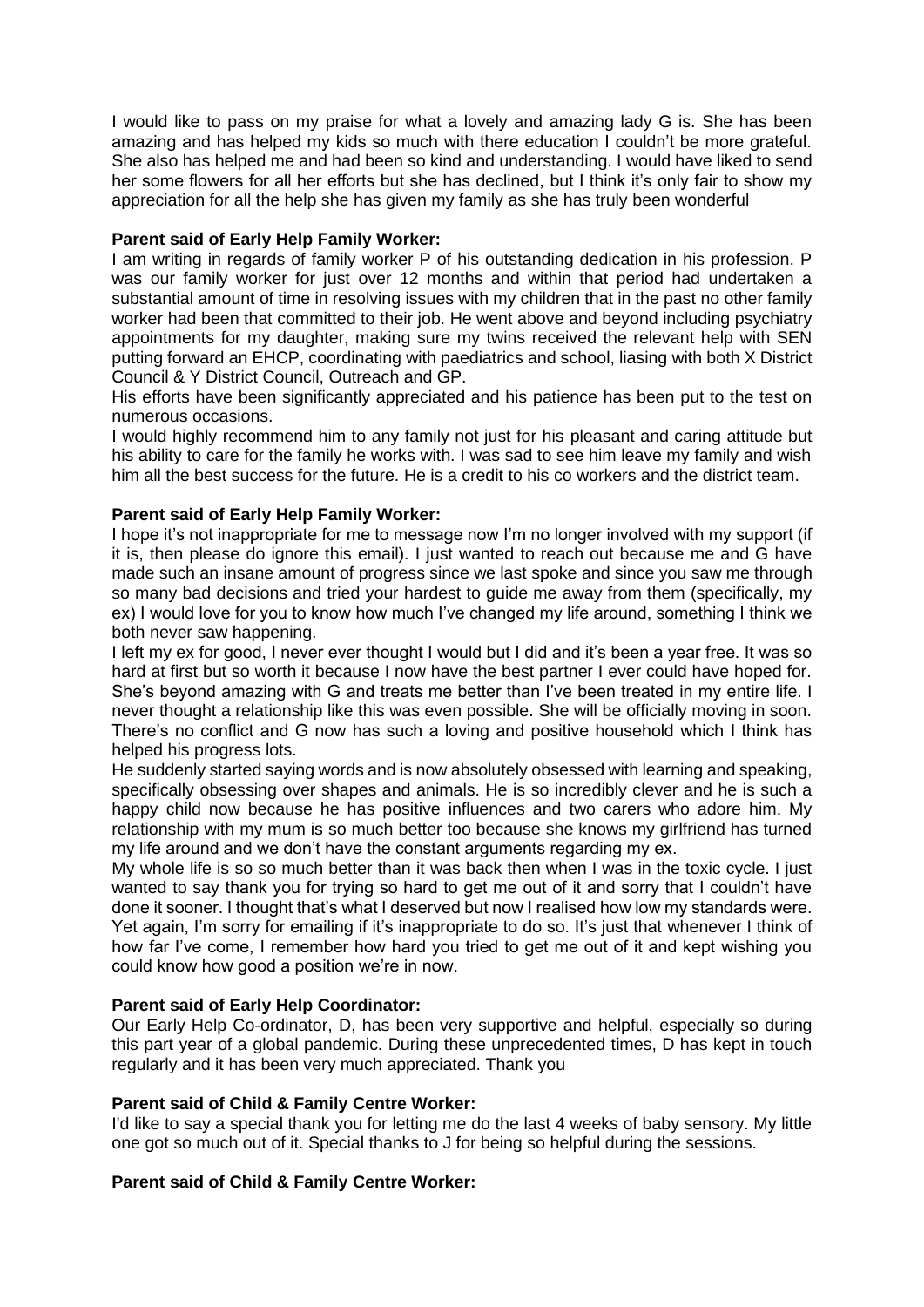Can you please pass on my sincere thanks and appreciation to all the team that's made these sessions possible - its been a lifeline for me & its really helped Evie's confidence being a lockdown baby, they've been great & something to look forward to on a monday! I think its J that's run the sessions so please pass on my thanks

# **Parent said of SEND Team Leader:**

I am writing this email to express gratitude towards G who has supported us continuously throughout last year since we contacted him about our son, S.

S is 8 years old non verbal and on the autism spectrum.

We moved into the country from J in February last year and thought that getting school admission and medical care would be fairly straightforward however, the pandemic posed lots of challenges in this direction.

G helped us and guided us through the process of an EHCP, from arranging for someone to help with filling the application to setting up tuitions for S which really helped us keep him engaged till we got the EHCP approved.

He also sent required referrals for us on a timely manner.

School admission took a whole year and he supported us relentlessly through the entire process, following up and making sure we got the right support.

We really appreciate his proactive approach and empathy towards our situation.

I insisted on getting your details so I could send this appreciation for him as he truly deserves it.

I wish you and your team all success in helping families like us and truly believe that G is a role model for the SEND team.

Thank you so much G. Hope you continue making a difference in people's lives the same way you did in ours.

# **Parent said of SEND Specialist Practitioner:**

Thanks so much for this. And for all of your help, you've been amazing. And well remembered in my life & Bs for all the tools you've given me to help her.

# **Parent said of Sensory Support Team Leader:**

Just wanted to say thankyou for attending the meeting for the girls on Monday afternoon nd for all your help and support with making the right decision for the girls. I feel really confident that I have made the right decision and have 2 happy girls.

The girls were genuinely happy when I said we will have a zoom to say thankyou and bye to you :-(

A big thankyou for all your help and support over the years with the girls you have been a star. I will miss our catch ups and chats.

# **Parent said of SEND Teacher of the Deaf:**

I just wanted to thank you all for yesterday's review - we smiled all the way through. It felt like you were all on S's side and that you very much want her at your school

Turns out "inclusion" in mainstream at all costs shouldn't be the goal. We're now "feeling the vibe of our tribe" and S is more included than she has ever been.

So thank you!

# **Parent said of Specialist Teacher of the Visually Impaired:**

Thank you A, and thank you for your wonderful support. I can honestly we say had some trepidation in taking on L and hoping we would get things right for her, so it is lovely to hear how positive she is about her experience here.

# **Parent said of Educational Psychologist:**

I just wanted to say thank you for your time last week, it was the most positive meeting I have ever had about M, it really helps when there are people who understand children like my son involved and not my lone voice.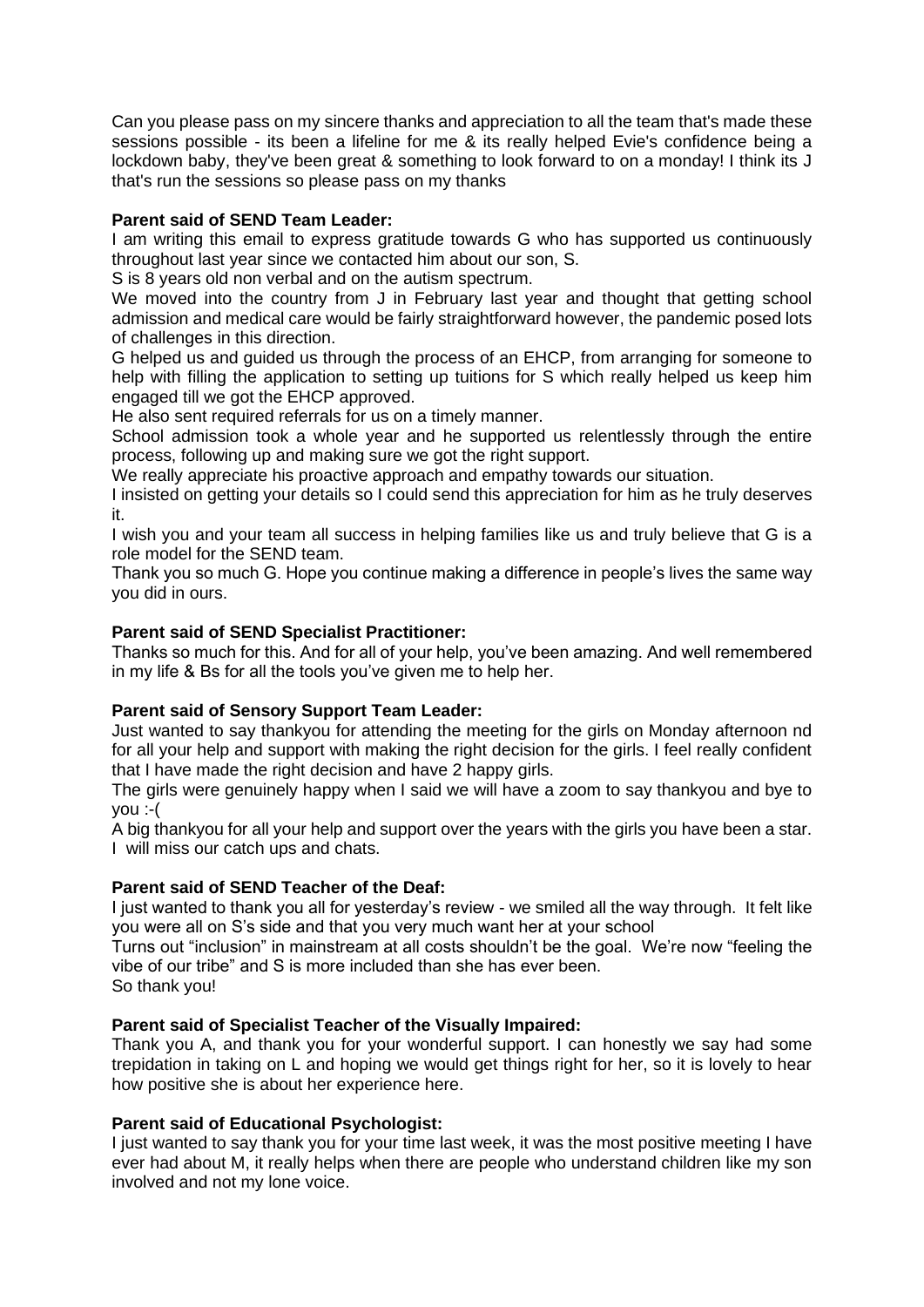It was lovely to hear kind things said about him and the proud book is a lovely idea which has been in place all week, I get to hear nice things everyday instead of lots of bad things  $\bigcirc$ . I feel getting the virtual school involved and having a new SENCO with experience has really

turned things around recently and now they are moving forward to be a much more inclusive, trauma and attachment informed school.

I made a suggestion about 6 months ago that maybe they could get a 1-1 with SEN experience as thought it would be beneficial for M and the school. The head had never heard of this in a mainstream school but has looked into it and recruited someone with lots of SEN experience to be M's 1-1 who will start in March.

The fact she wants to come and work with M and will be used to more non conventional communication and behaviour, I believe this could be the difference between my son succeeding or not so I am very happy and relieved that the journey forward could be a bit smoother for him and us.

# **Parent said of Children & Assessment Social Worker:**

I would like to pass on my praise for what a lovely and amazing lady G is. She has been amazing and has helped my kids so much with there education I couldn't be more grateful. She also has helped me and had been so kind and understanding. I would have liked to send her some flowers for all her efforts but she has declined, but I think it's only fair to show my appreciation for all the help she has given my family as she has truly been wonderful

# **Parent said of Early Help Family Worker:**

I am writing in regards of family worker P of his outstanding dedication in his profession. P was our family worker for just over 12 months and within that period had undertaken a substantial amount of time in resolving issues with my children that in the past no other family worker had been that committed to their job. He went above and beyond including psychiatry appointments for my daughter, making sure my twins received the relevant help with SEN putting forward an EHCP, coordinating with paediatrics and school, liasing with both X District Council & Y District Council, Outreach and GP.

His efforts have been significantly appreciated and his patience has been put to the test on numerous occasions.

I would highly recommend him to any family not just for his pleasant and caring attitude but his ability to care for the family he works with. I was sad to see him leave my family and wish him all the best success for the future. He is a credit to his co workers and the district team.

#### **Parent said of Early Help Family Worker:**

I hope it's not inappropriate for me to message now I'm no longer involved with my support (if it is, then please do ignore this email). I just wanted to reach out because me and G have made such an insane amount of progress since we last spoke and since you saw me through so many bad decisions and tried your hardest to guide me away from them (specifically, my ex) I would love for you to know how much I've changed my life around, something I think we both never saw happening.

I left my ex for good, I never ever thought I would but I did and it's been a year free. It was so hard at first but so worth it because I now have the best partner I ever could have hoped for. She's beyond amazing with G and treats me better than I've been treated in my entire life. I never thought a relationship like this was even possible. She will be officially moving in soon. There's no conflict and G now has such a loving and positive household which I think has helped his progress lots.

He suddenly started saying words and is now absolutely obsessed with learning and speaking, specifically obsessing over shapes and animals. He is so incredibly clever and he is such a happy child now because he has positive influences and two carers who adore him. My relationship with my mum is so much better too because she knows my girlfriend has turned my life around and we don't have the constant arguments regarding my ex.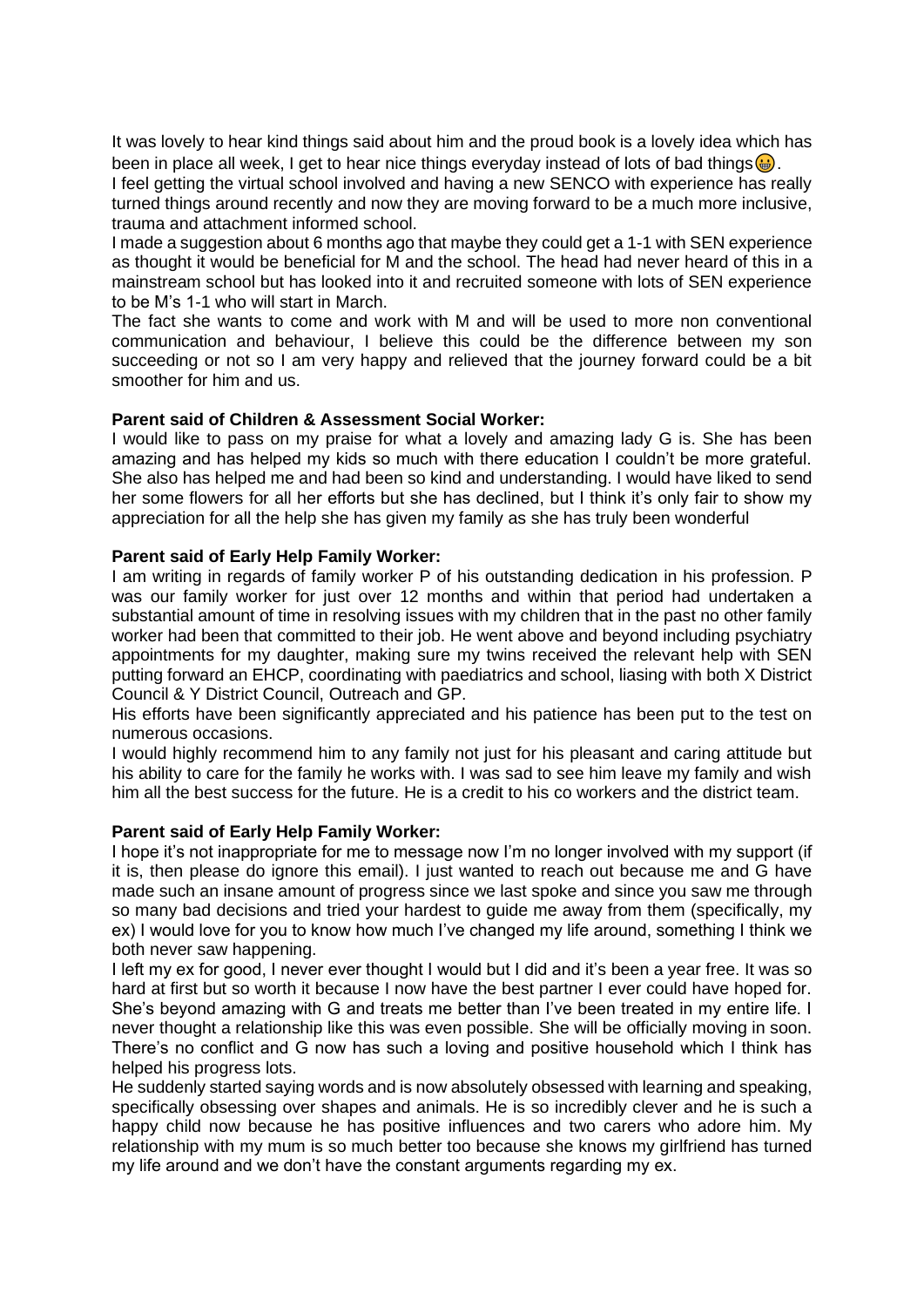My whole life is so so much better than it was back then when I was in the toxic cycle. I just wanted to say thank you for trying so hard to get me out of it and sorry that I couldn't have done it sooner. I thought that's what I deserved but now I realised how low my standards were. Yet again, I'm sorry for emailing if it's inappropriate to do so. It's just that whenever I think of how far I've come, I remember how hard you tried to get me out of it and kept wishing you could know how good a position we're in now.

# **Parent said of Early Help Coordinator:**

Our Early Help Co-ordinator, D, has been very supportive and helpful, especially so during this part year of a global pandemic. During these unprecedented times, D has kept in touch regularly and it has been very much appreciated. Thank you

# **Parent said of Child & Family Centre Worker:**

I'd like to say a special thank you for letting me do the last 4 weeks of baby sensory. My little one got so much out of it. Special thanks to J for being so helpful during the sessions.

# **Parent said of Child & Family Centre Worker:**

Can you please pass on my sincere thanks and appreciation to all the team that's made these sessions possible - its been a lifeline for me & its really helped Evie's confidence being a lockdown baby, they've been great & something to look forward to on a monday! I think its J that's run the sessions so please pass on my thanks

# **Parent said of Statutory Assessment Team Leader:**

I am writing this email to express gratitude towards G who has supported us continuously throughout last year since we contacted him about our son, S.

S is 8 years old non verbal and on the autism spectrum.

We moved into the country from J in February last year and thought that getting school admission and medical care would be fairly straightforward however, the pandemic posed lots of challenges in this direction.

G helped us and guided us through the process of an EHCP, from arranging for someone to help with filling the application to setting up tuitions for S which really helped us keep him engaged till we got the EHCP approved.

He also sent required referrals for us on a timely manner.

School admission took a whole year and he supported us relentlessly through the entire process, following up and making sure we got the right support.

We really appreciate his proactive approach and empathy towards our situation.

I insisted on getting your details so I could send this appreciation for him as he truly deserves it.

I wish you and your team all success in helping families like us and truly believe that G is a role model for the SEND team.

Thank you so much G. Hope you continue making a difference in people's lives the same way you did in ours.

# **Foster Carer said of Early Help Family Worker:**

I just really wanted to email just to say how incredible, helpful and just generally brilliant M is. I've found myself in a situation I never thought I would be in and M has helped me support S (S is who I'm private fostering) and has always been there on hand for myself as well even if it was just a random question.

I honestly couldn't do this process with out her support and just general presence I really trust M I know I will get the truth she's won't lie to me and thats what the world needs more off.

Please tell her how incredible grateful we are for her continued support.

Any family That is in need of support should all be able to have M (if only)

# **Parent said of Disability Children's Referral and Access Team:**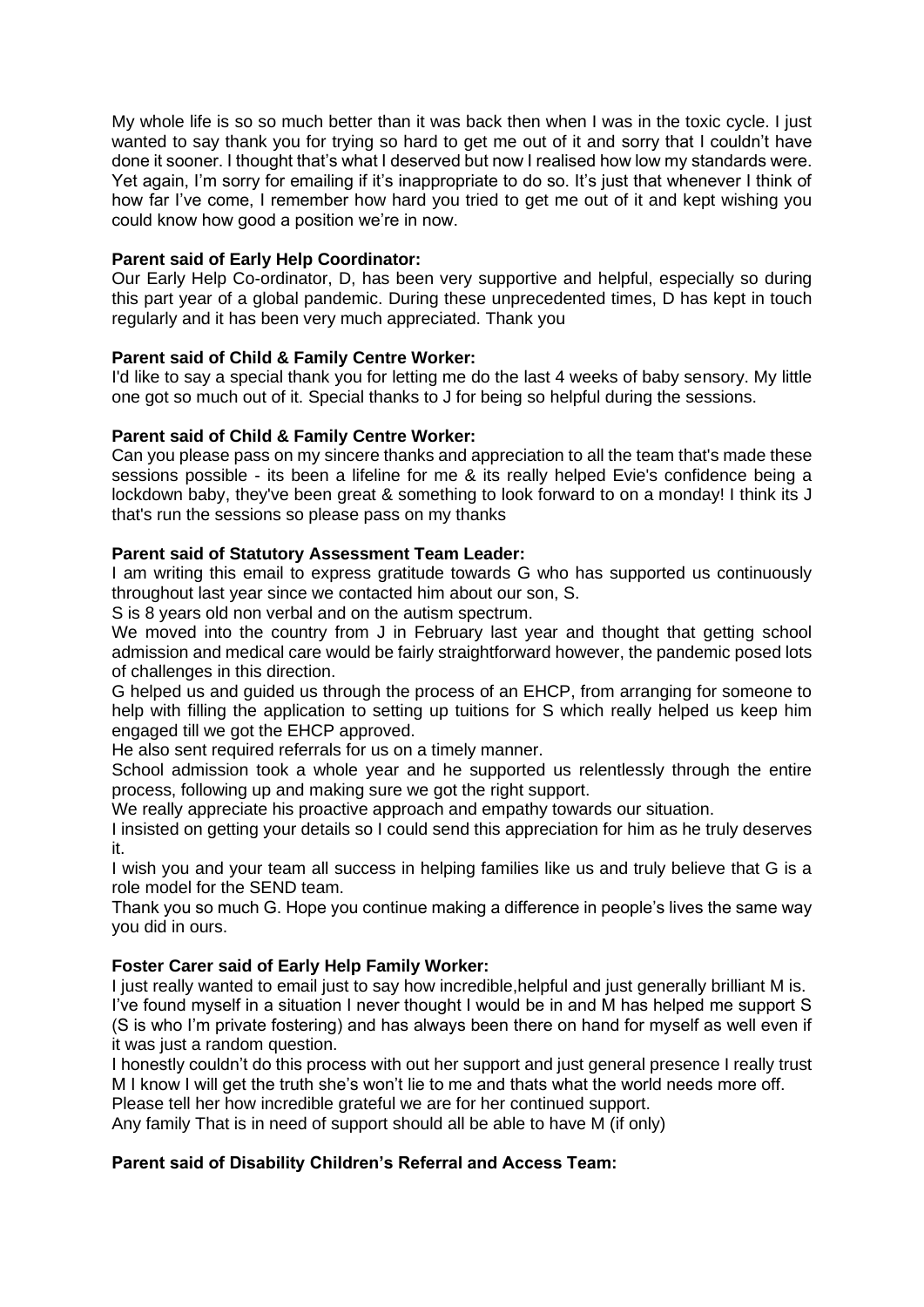Short brake plan - Very grateful for this service. Not only will it be amazing for C, but it will also be amazing for me to break our routine and take a break. Thank you.

#### **Parent said of Early Help Family Worker:**

We as a family cannot thank K our family worker enough. She has made such a difference to our family. She was professional, caring, considerate and everything we needed. Because of her my children live in a happier home. K is a person who does stuff

#### **Parent said of Disability Children's Referral and Access Team:**

Thank you to the team for fast response in emails or returning calls & dealing with any issues or equires that occurred

keep up the good work

# **Parent said of Early Help Coordinator:**

I would like to leave great feedback for D. D is an amazing person with big heart. She is always helpful and tries to find the best solution. Thank you

[…] My son sleeps much better and he is calmer. Thank you

# **Professionals independent of Children's Services**

# **CAFCASS Worker said of Children & Assessment Social Worker:**

Both I, and the barrister for the child, thought E's evidence this morning was excellent. She was clear, thoughtful, fair and balanced. She held a clear position but was prepared to give credit to parents where due, which is a strength, but was also not intimidated by a barristers line of questioning.

Her written evidence was also of a very high standard and reflected entirely the conversations we had with one another and evidenced the thinking that had had clearly gone into making, what are not particularly easy, recommendations.

#### **Solicitor said of Children & Assessment Social Worker and Team:**

I would like to particularly extend thanks to D and E for all their hard work on this case, it is never easy to pick up a case once already underway but particularly on this matter where there were a number of complex issues to address and findings make in respect of one of the children sustaining non-accidental injuries. It has been really impressive to see all the hard work that has gone into identifying the right plan for each child. This has been a difficult case and I'm really pleased that the Court has fully endorsed all the recommendations of the Local Authority and I think the Social Work Team should feel proud of all the good work that has been done for the children on this case. I would also like to commend E for the composed and clear way in which she gave her oral evidence. Conducting hearings remotely is new for all of us and E was asked questions for just under 3 hours and answered in a clear and balanced way which really assisted the final hearing. Well done and a big thank you to E!

#### **School Staff said of Adolescent Team:**

I iust wanted to check in with you and also to thank you and your team for all the fantastic work you have put together for the students in what have been unique and trying circumstances. i know the students have appreciated it, as have I.

# **CAFCASS Worker said of Children & Assessment Specialist Practitioner:**

I just wanted to drop you a line to let you know that E's oral evidence in the final hearing relating to N, was excellent.

She was clear when cross examined about the harm N had suffered and the potential risks she would be exposed to if she were to return home.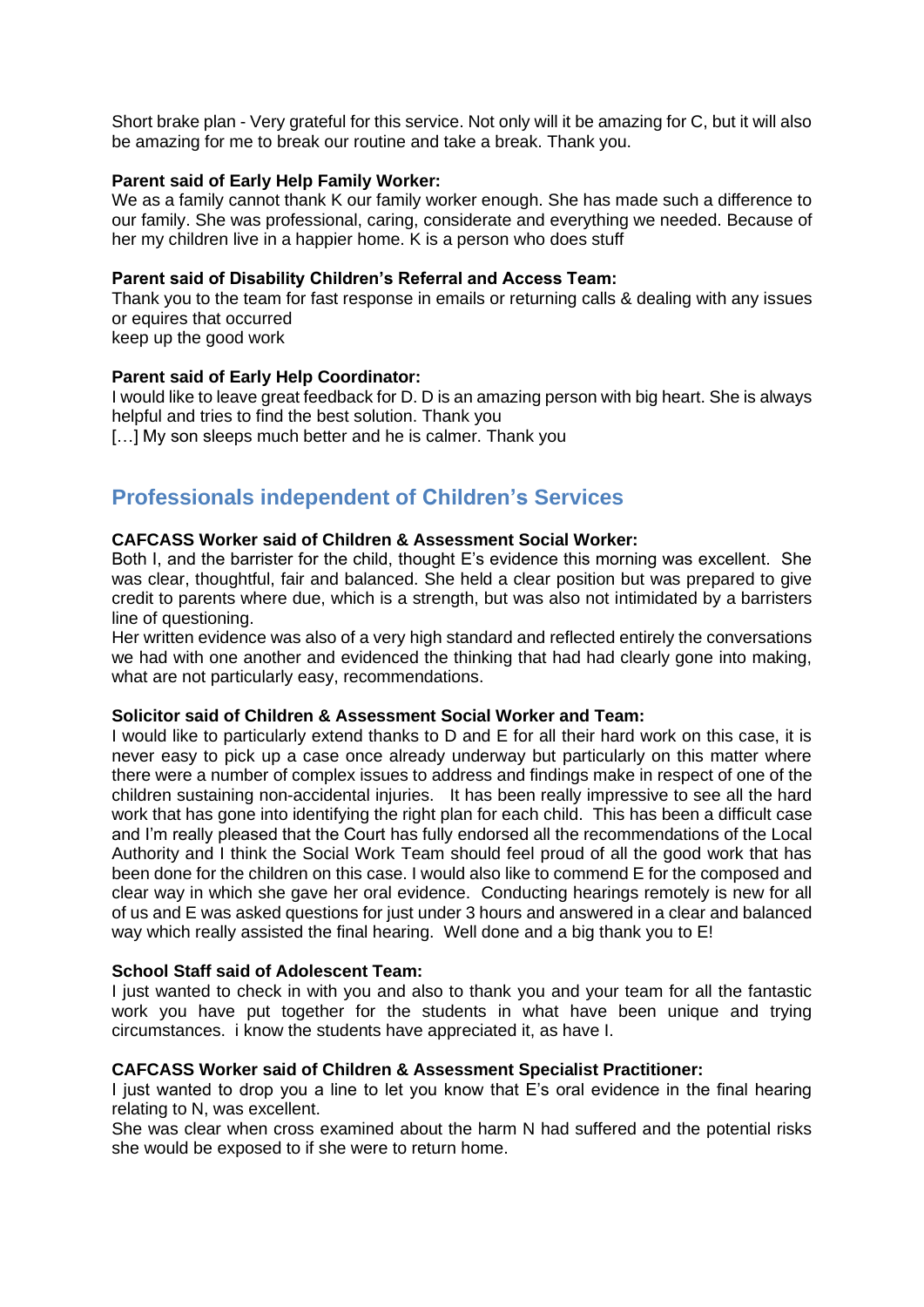She was not defensive at all and gave thorough and measured responses to what she was being asked, all the more impressive as it was done over Skype! This definitely contributed to the right outcome for N.

# **Headteacher said of Children & Assessment ASYE Social Worker:**

R is working with one of my families. She is new and I have been really impressed so far. Her care, commitment, passion and thorough approach has been noted.

# **School Staff said of Teacher of the Deaf:**

Thank you so much for getting this out so quickly to us. Also, thanks for the book and for all your time and expertise when we met on Tuesday.

# **Support Worker said of SAT Casework Officer:**

L has been amazing, so efficient and the communication is absolutely brilliant. She has been so involved and has kept me in the loop about everything. The family is very lucky to have L working with them.

# **Teacher said of Specialist Teacher:**

Thank you so much for my training. I really enjoyed the session and despite the ICT difficulties and not being able to complete it in the normal way, I feel that I have come away knowledgeable and inspired to try this with quite a few of our children. The handout and power point slides are great – to the point , detailed and clearly explained. Good to have them before with time to go through them.

# **School Staff said of Specialise Teacher:**

Thank you for the great Social Stories training yesterday it was a great refresher for me. It was really helpful to know that there are some websites to help us with the COVID situation at the moment.

# **Community Midwife Team said of Child Practitioner:**

Thank you so much for being so accommodating at this very strange time. It has been challenging in so many ways! We are just down to three team members currently. Being so short staffed has been hard, but you have made it so much easier by giving us all the freedom to use the centre so freely. It is very much appreciated by us and the families we're caring for.

# **Health Professional said of Child Practitioner:**

P really appreciate our support : at recent CPA Dr Z commented how impressed she had been by C`s input with J & dad.

# **Health Professional said of Specialist Teacher:**

Just a quick line to say, thank you so much for your support and understanding with our special girl, it has meant a lot. I know she is going to miss her seeing you.

# **LGSS Legal said of Children & Assessment Social Worker:**

I am happy to put into writing my appreciation of yet another extremely high quality piece of work undertaken by C within the PLO matter of the X children. Shortly after I had received it to read our team had a training session on the new Safeguarding Model introduced in February and the workbook system that has been implemented etc.It seemed evident that C's assessment of mother reflects the good practise that hopefully this new model will engender in all assessments being undertaken.

Her assessment was intelligently written, with appropriate professional curiosity and challenge of areas where the mother's progress is clearly in its early stages of change. It was a finely balanced outcome just erring on the positive and helped by the accompanying support plan that has been produced.

C should be complimented on her high standard of assessments.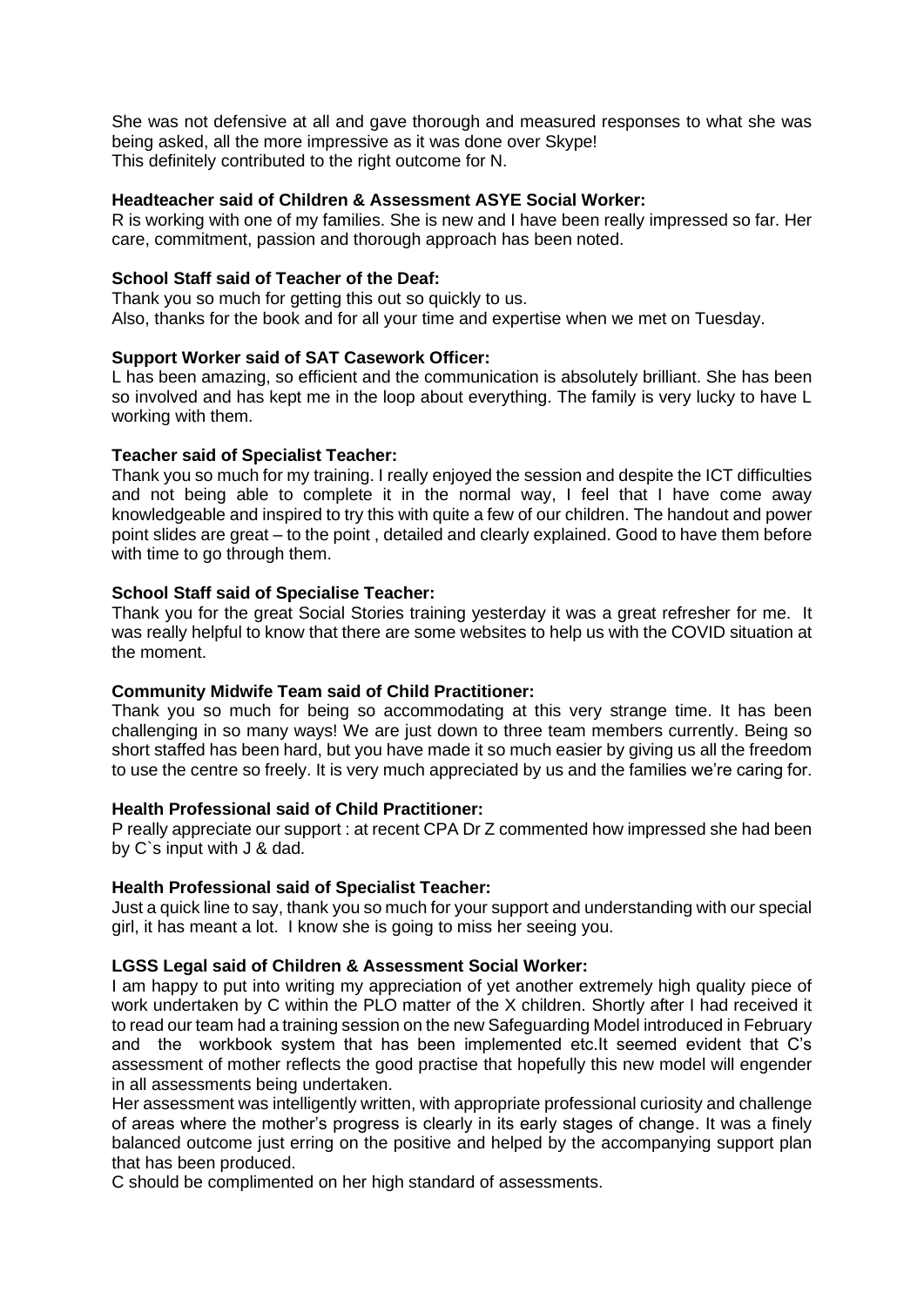# **Health Professional said of Child Practitioner:**

On behalf of the CASUS Team I want to thank you for your support and help in taking M to the Hospital last week. I am also writing to provide some feedback from the team regarding our contact with you on some shared cases we have.

The team speak highly of your dedication and commitment in supporting vulnerable young people. It has been highlighted that you;

Have been extremely supportive to a number of young people the team are working with and this has been fed back to staff by young people.

That you go above and beyond to help the families you are supporting

That you are fantastic at joint working and keeping the team informed about situations that have occurred and it has been highlighted that your timely communication has been key in good partnership working.

Thank you again N, we look forward to continuing to work alongside you to best support the young people in our shared care.

# **Headteacher said of Children & Assessment Social Worker:**

Your social work team were very professional and patient. Good team effort all round.

# **Trust Counsellor said of Early Help Family Worker:**

The initial conversation you had with SB following your assignment to her case had a profound effect on her. You listened to her with compassion when she was expecting to be reprimanded and as a result, you offered her validation. This resulted in a significant shift in her perspective and assisted in her engaging with calming activities. Thank you for supporting this family who are most deserving of your attention.

#### **Health Professional said of Early Help Family Worker:**

Great to hear from you S and that this has been a very positive end to a wonderful piece of work. I agree that our collaborative efforts and close working have been really successful in a case where there was limited hope of Mum being able to care for her infant. And I very much look forward to working with you again.

#### **School Staff said of SAT Educational Psychologist:**

I found my session extremely helpful. R made me feel completely at ease and thus I felt like I could open up to her. She let me drive the conversation as opposed to asking questions. You could tell she'd been well briefed on the situation so she could talk about things with ease. She had clear insights into me personally from the things I was saying and helped me to clarify things and come to conclusions that I was struggling to see myself. She was also completely non-judgemental. I left with some strategies that I think, going forward, I will be able to put in place because they were very reasonable and took into account my personal situation and time I did or didn't have. I was very grateful to be able to talk with her. Thank you for offering it to us.

#### **Solicitor said of Children & Assessment Social Worker:**

It is worth noting that C was commended by the judge and the children's guardian for his professionalism and commitment generally and in particular his tenacity in pursuing B's ECHP.

#### **Charity Project Leader said of Children & Assessment Social Care Team:**

I just wanted to send a quick email to highlight the positive partnership working I feel we have built over the last few months from the launch of the CAMBS DAP team between yourself as the DSM lead and Barnardo's. It's a challenge to take over a new area when the dynamics are not familiar to a service (or me! – having been mainly Peterborough based) it's been made easier with the support and direction you have shown enabling a smooth and positive experience, extending beyond the DAP service. Evidenced by Barnardo's being able to source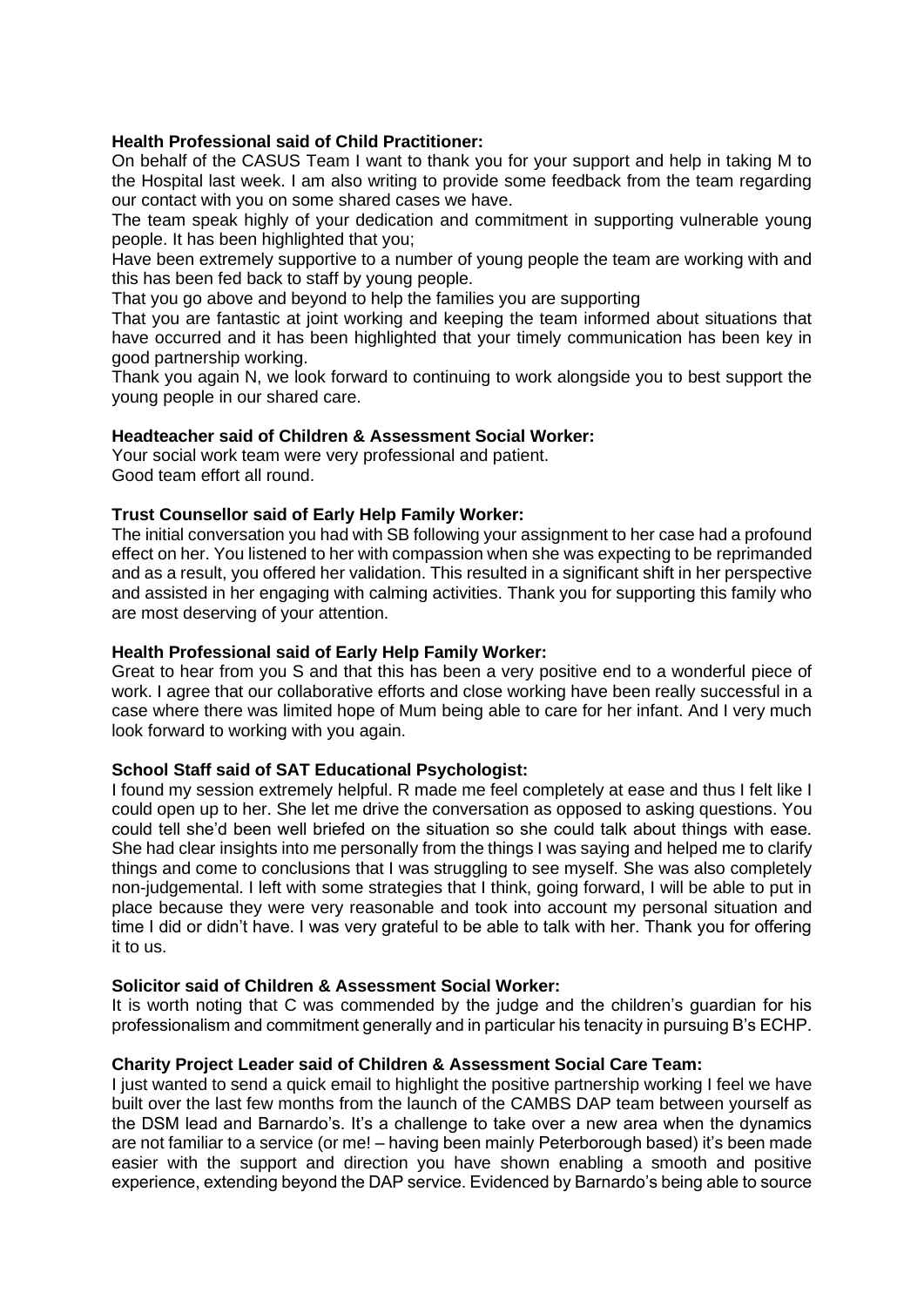2 birth and onwards prams for families in the 'For Babies Sake programme' which will be delivered in the next few weeks.

South CAMBS as a team are excelling in embracing the new 'Adult Worker Approach' under the new Safeguarding Model, the district DAP is up to full capacity and has noted how supportive and welcoming the team have been in not just completing the referrals but engaging her in their plans and updates enabling her to have a full and clear understanding of the children's /families journey.

The approach that South are offering to the DAP service compliments the Barnardo's view and values of 'Right support, at the right time, in the right place for the family'. We look forward to building on this work in the future aiming to compliment both Social work teams and the Barnardo's DAP service

Keep up the good work! And please thank the team!

# **SENCO said of SEND Manager:**

Many thanks for all your support during this period. It was extremely helpful being able to liaise with you as needed to ensure we were doing everything asked of us. I hope you and your team are heading towards something of a break!

# **Headteacher said of Educational Psychologist:**

Just wanted to say THANK YOU for J's report! It was perfect!

# **School Staff said of Children & Assessment Social Worker:**

Yesterday R chaired a CIN meeting and I would like to share that [school] felt this was completed very professionally. R listened to the parents was able to manage what could have been difficult conversations but ensured that the concerns that were raised at the strategy discussion were in the forefront of her reply.

There was also evidence of ensuring the lived experience of the child was also discussed.

#### **Health Professional said of For Baby's Sake Team:**

Thank you so much for your email and for the updates. I do my best to refer women and their partner's to you as I have found FBS to be such a valuable intervention for them and the team are all fantastic

#### **CAFCASS Worker said of Children & Assessment Social Worker:**

You did an amazing job for the girls and I'm glad that your professionalism was recognised by the Judge at the final hearing. It has been a pleasure working with you and I look forward to doing so again in the future.

#### **LGSS Legal said of Children & Assessment Social Worker:**

The fathers counsel commented that the parents were extremely grateful to the social worker and that he is confident in the plan due to the ongoing support from L and the positive working relationship that they have built - this was echoed by mothers solicitors. The solicitor for the child stared that the guardians view was that the assessment was very robust but fair and that the guardians "has a lot of confidence in the extremely competent social worker running the case". Judge Davies also acknowledged the amount of hard work that had gone into producing the transition/supervision plan.

#### **SENCO said of Educational Psychologist:**

Just wanted to say that your report was brilliant and particularly, the letter you write to B and posted. I'm not aware of that being something other EPs have done but you managed to bring her into the process in the most tactful and understanding way. The report itself was also excellent and really got to the heart of what she finds difficult. Just wanted to say thank you.

# **Partner Agency Worker said of Care Leaving Team:**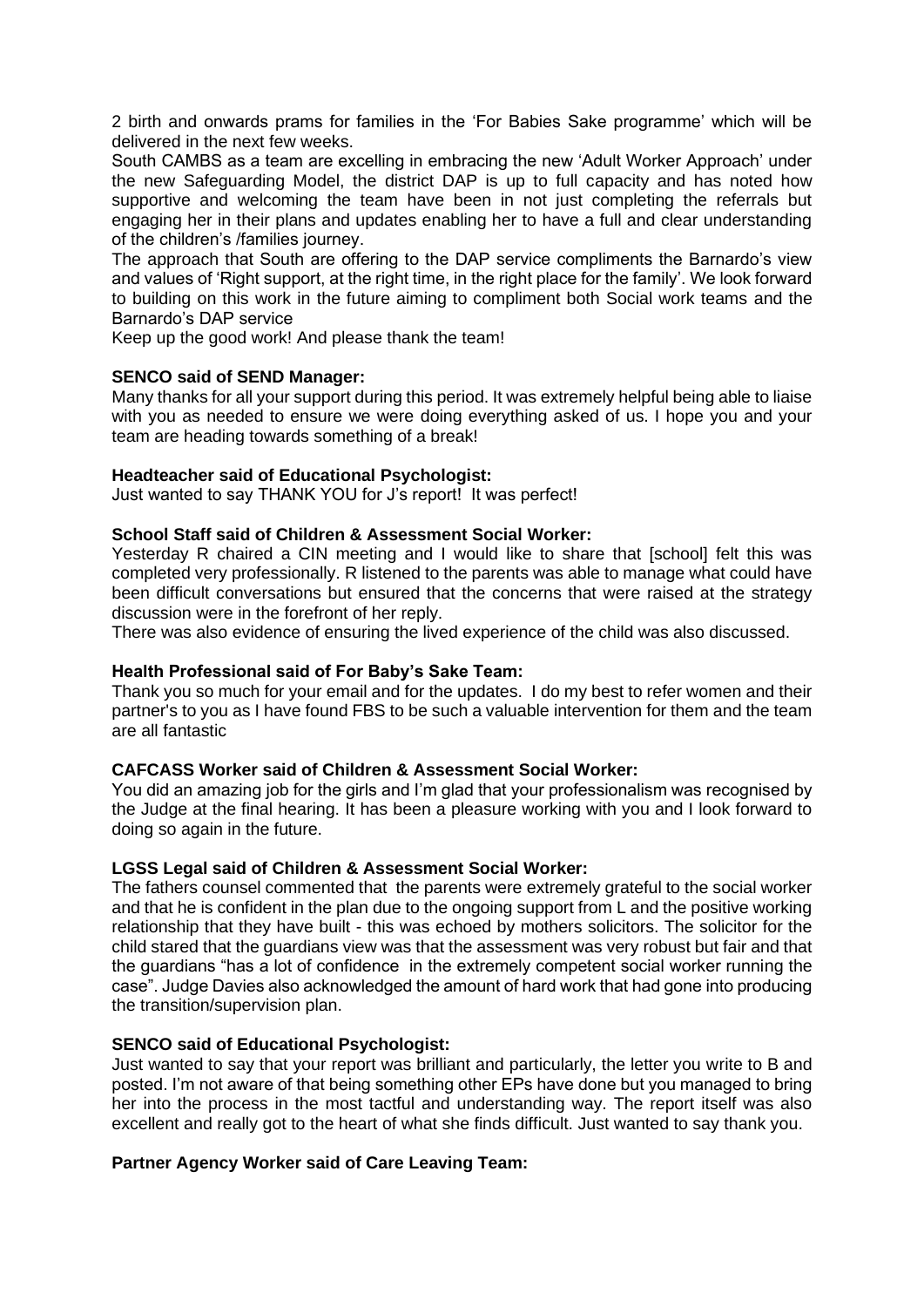I hope you don't mind; I am just emailing to compliment the team that you have. Since working at the YMCA which has been about 3 years, these are definitely some of the best PA's I have worked with. They are extremely responsive and proactive and I really enjoy working with them and I know the young people do too.

# **Headteacher said of SAT Casework Officer:**

I'm not sure if you are the correct person to email but I just wanted to publicly say a big 'Thank you' to C our case worker, who has worked tirelessly to sort out some extra provision for a very tricky child at our school, at very short notice.

I'm very aware that we are all working hard in these trying times and we don't say 'thank you' enough, so I just wanted to make you aware that we as a school are very grateful for everything C & your team have done for us!

# **School Nurse said of Children & Assessment Social Worker:**

I wanted to email you to say how well you managed the conference yesterday. It was a hard conference, but you remained professional and calm as you discussed your excellent assessment and the history of the case .

# **Headteacher said of Additional Needs Advisor:**

Just a quick note to thank you for your input at the meeting the morning.

Your professional manner and in depth knowledge was very much appreciated when making reasonable challenges to representatives. It made a real difference to the outcome of the meeting and for this very vulnerable family.

# **Health Professional said of Children & Assessment Team:**

I would also like to thank you all for keeping M at the forefront of your thinking over these challenging months. I know its been a very extended piece of work, as I was involved for just a relatively short time in supporting this case. [...]

A big thanks you too to our colleagues in CSC and J - please can you pass on my thanks to S and the rest of your wider team for the way you have all worked together with mental health. We often only look at cases when things don't work well, I just wanted to pause and acknowledge when we all have worked together to safeguard, especially in these very challenging cases in the most challenging of times that M found herself.

# **Teacher said of Teacher of the Deaf:**

Thank you again for your time in our meeting this morning; we all found the information and guidance that you gave clear, detailed and very useful.

# **School Staff said of Teacher of the Deaf:**

Thank you for all of this and our meeting yesterday. I feel much more confident in providing the best for W now.

# **School Staff said of Teacher of the Deaf:**

Valuable conversation and effective visual/ video resources to support the understanding of the experience of the deaf in general.

An addition, what was particularly valuable in this case was how C and A used their extensive experience of B to tailor the awareness training to an understanding of his specific needs, and how he could be best supported.

#### **School Staff said of Teacher of the Deaf:**

I just wanted to say a big, big thank you for the great teaching you've given me in the last 4 months on how to work with and on behalf of a VI student.

# **Support Worker said of SAT Casework Officer:**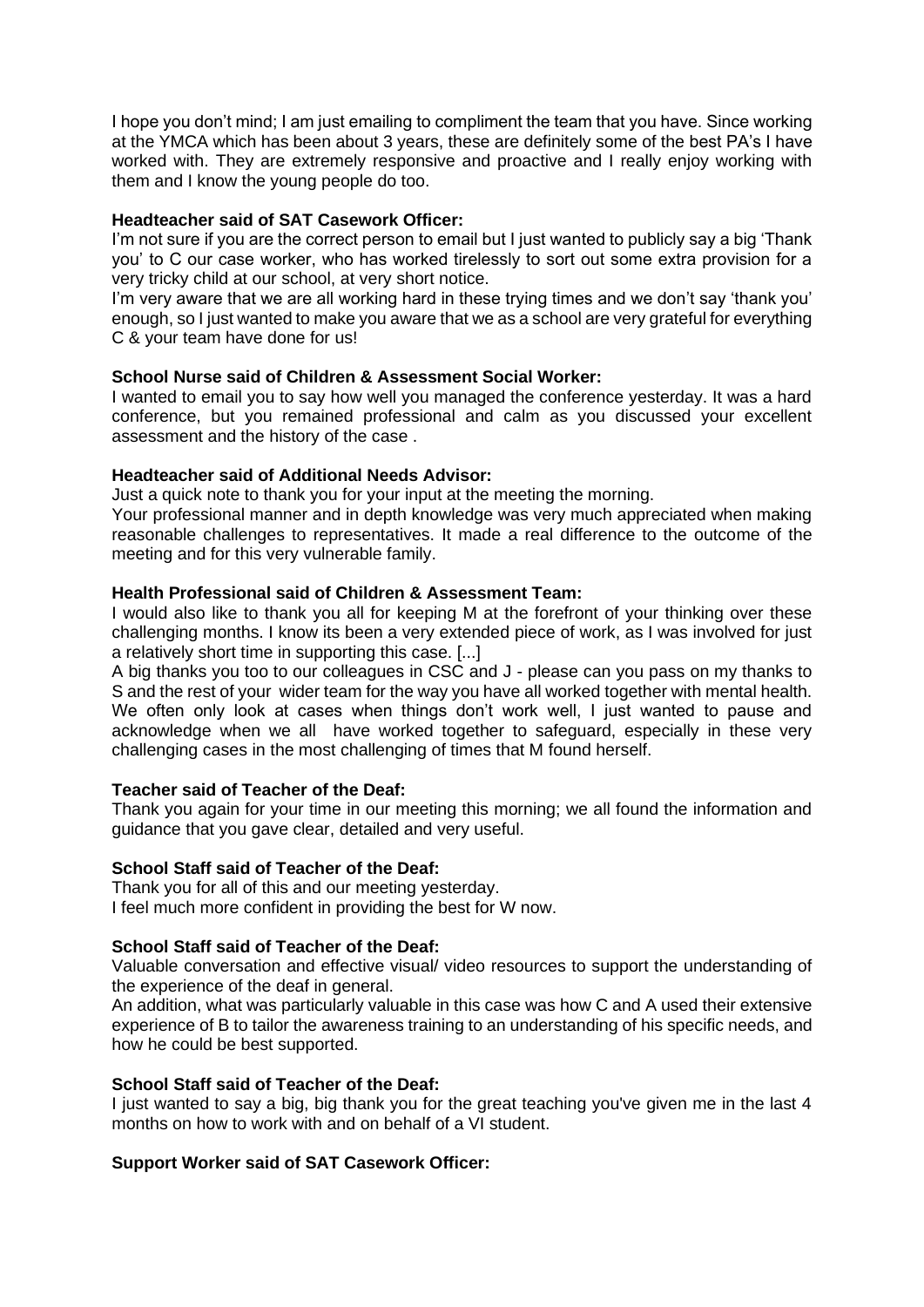I just thought it necessary to let you know a big thankyou was needed for M in helping to secure a placement for SVV.

It just goes to show what can happen when all that co production/collaboration etc or in other words expertise gets together to support one another in a very difficult case. M was a great support to me and L Academy with this case and in some very difficult meeting we always presented as working together!

# **SENCO said of Early Help Family Worker:**

SENDco at Hampton Gardens has spoken to me about D and the amazing support she has been to a family she is working with. The SENDco feels that D has been creative in her approach with the young person and mum and also appropriately challenged when needed.

# **Headteacher said of Specialist Teacher:**

Can I say a huge thank you for your involvement and support, as you have clearly gone over and above your role. Personally I found our meeting yesterday hugely beneficial in many ways. It was extremely professional and expertly managed. You were able to signpost a wider range of support and strategies and many areas where we could tighten up some of our systems. Your person centred approach ties in with what we strive to achieve as a school. I shall certainly take on board the useful advice, support and suggestions you made to feed into what we do as a school on a day to day basis. As you know, we have already adopted your model learning plan. I really appreciate your time and the huge efforts you have both gone to, in turning this around in such a tight timescale. Thank you so much for your support with the meeting and I hope to have the pleasure of working with you both again on the future.

# **School Staff said of SEND Educational Psychologist:**

I just wanted to say a big thank you for this morning. It was very reassuring to know you understood our difficulties, offered practical advice and just 'got where we were coming from'. Feeling more positive that we can attempt to put some things in place for L to hopefully improve the situation.

#### **School Staff said of SEND Educational Psychologist:**

I just wanted to say a big thank you for this morning. It was very reassuring to know you understood our difficulties, offered practical advice and just 'got where we were coming from'. Feeling more positive that we can attempt to put some things in place for L to hopefully improve the situation.

#### **Headteacher said of Children's Practitioner:**

I wanted to touch base with you to pass on my gratitude. I have had the pleasure of working with J to support a family over the past 18 months- 2 years. It has been such a strong partnership between agencies and this is down to J's professionalism and passion for the job she has. She has never shyed away from difficult conversations and has always been supportive to the family and school. It is an wonderful example of how successfully schools can work with Social Care for a positive outcome. I hope that she can be recognised for her hardwork and dedication. I look forward to working with her again in the future.

#### **Leadership Advisor said of LADO:**

Thank you for all the work that you and colleagues put into chairing these meetings – I'm new to the LA, but can clearly see the high level of expertise you all bring to bear to ensure a thorough process is followed, leading to good decision making

#### **School Staff said of Techer of the Deaf:**

I was so grateful when I saw your report that I nearly cried. We are all so short staffed at the moment I was so grateful when I saw that you had done the whole thing. I do apologise. I thought I was going to have to write it with your support. I really appreciate that you did it. I really miss meeting with you and just wanted to thank you so much.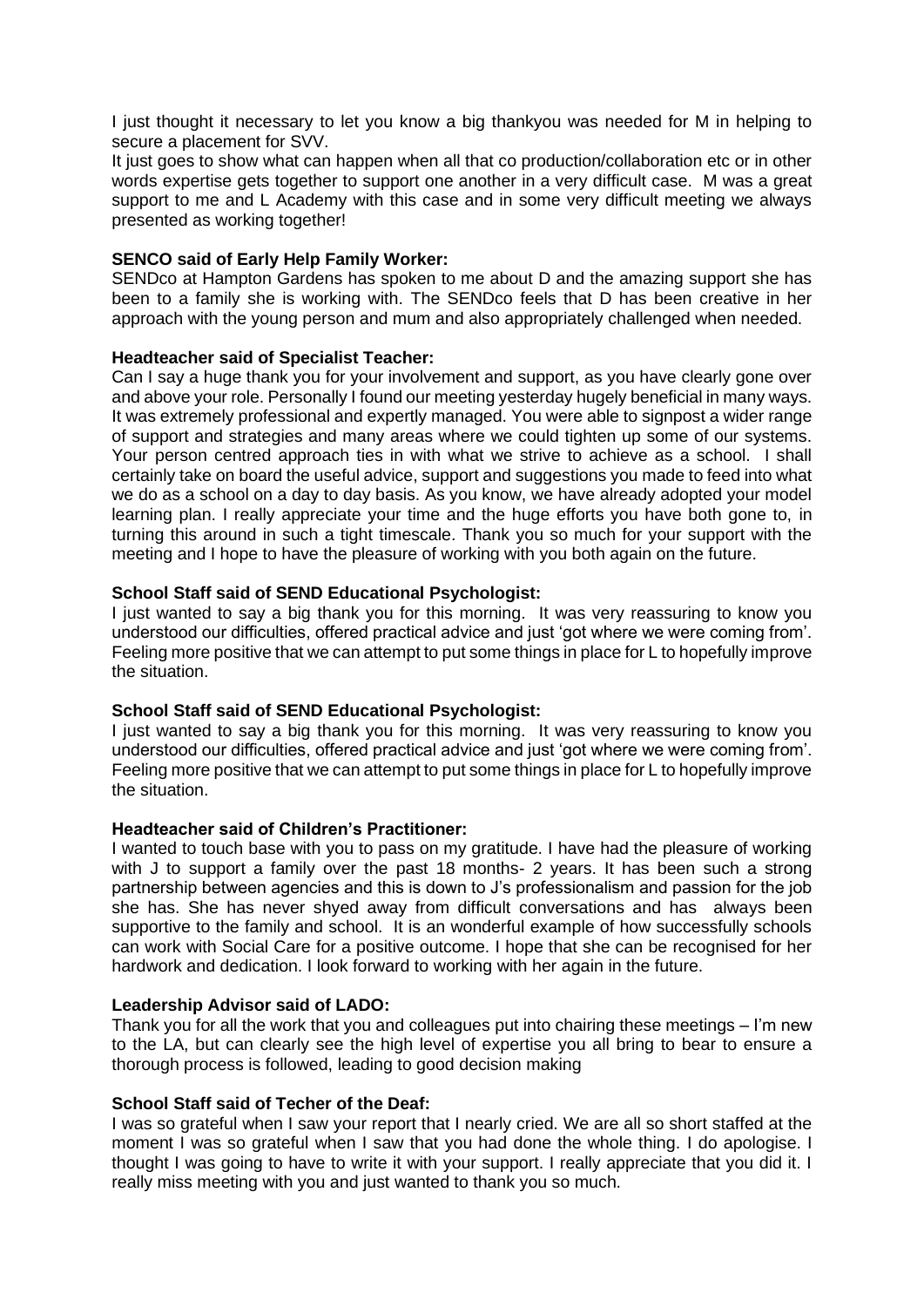# **SENCO said of Specialist Practitioner:**

Very successful TAF meeting and helpful advice and targets set by C. P as …… finds it difficult to follow the more complex parts of the session and understand which part of Nursery is his bubble.

# **SENCO said of SEND Lead Teacher:**

I just wanted to write to thank you both so much for helping me get through this course. You have both been thoughtful, sensitive and caring about all the situations we have faced. I really appreciate all the extra work and time you spent and how you adapted to online tutorials and learning.

I hope you have a lovely weekend and also enjoy some time off over the Christmas holidays.

# **Teacher said of Strategic Improvement Manager:**

Just a short note to say thank you very much for the SENDCo briefing that I attended yesterday, it was very helpful and informative, as well as strangely reassuring to hear other schools discussing similar concerns.

[...]

I also wanted to say thank you for everything that you are all doing to support us, it is greatly appreciated.

Hope you have a happy and restful Christmas,

# **LGSS Legal said of Children & Assessment Social Worker:**

Thank you C. Another very balanced parenting assessment, evidence based and with a robust analysis of areas of strength and vulnerability for mother in her parenting going forward.

# **Headteacher said of Early Help Family Worker:**

B is completely and utterly wonderful, amazing with parents, and runs meetings beautifully.

# **Headteacher said of Early Help Family Worker:**

I recently caught up with a family that L had worked with. They all reported how much calmer family life is now and how they feel 'safer' with each other. It was a difficult case with lots of parental conflict and unfortunately one of the children being very violent at home. I was pleased when I spoke with parents and one of the children that they felt they had the 'tools' to deal with whatever happened in the family and that the violent outbursts at home are much less serious and in fact have relatively calmed down. Parents have also been much 'calmer' in communicating with school. I was really impressed with this piece of work as I had been really stuck in moving the family along and now I feel they are making positive changes in the right direction.

I feel that it is worth noting the positives that happen as a result of the work that your team does – some often we challenge each other what hasn't gone right but I feel this piece of work has ended with a much safer and happier family. Please do pass on my thanks to L.

# **Nursery Manager said of SEND Educational Psychologist:**

I would just like to say thank you so much for coming in to support the team here. All the team felt it really helped them, you were both very kind, warm and said just the right thing at the right time! Thank you for that it was really needed.

# **Headteacher said of SEND Educational Psychologist:**

Thank you so very much for coming into our school yesterday-it was very much appreciated. You offered the staff team an important and much valued opportunity to reflect about E. They are very grateful and said they found the experience helpful and that you were both lovely. Thank you again for your support.

#### **SENCO said of Specialist Teacher:**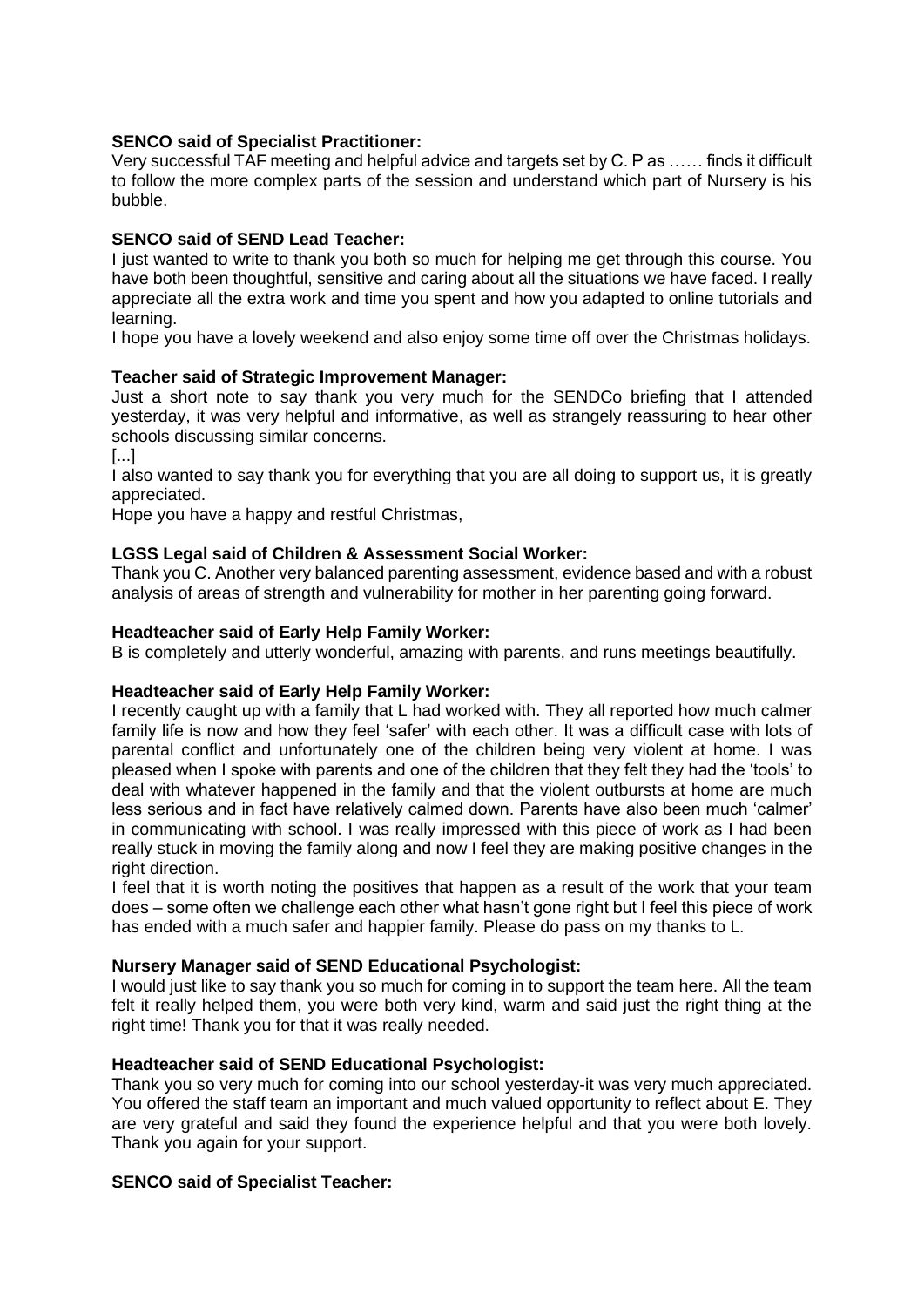I have been meaning to pass on some lovely feedback about V that was shared verbally by the SENDCO at F during a consultation. I reflected that they had put lots of positive support into place for the child we were discussing, and the SENDCO said that they had really utilised the advice they had been given by V for previous cases and applied this with a number of children. I thought it was great evidence of V activating and enabling schools to support children beyond the individual level.

# **Solicitor said of SAFE Team:**

During these difficult times, I often find myself writing emails of concern or complaint about the broken Criminal Justice System within which we work, so it is perhaps even more important now, more than ever, to highlight the positives and communicate with each other when things are working well, and that is the reason I am writing to you.

I have witnessed first-hand the excellent work of the SAFE Team (Safer Relationships for Exploited Children) over the past 15 months. A member of the SAFE Team, B, has worked with a young client of mine throughout that period.

My client is a vulnerable child and if you can imagine the worst background you can and multiply it tenfold, then you might just be scratching the surface. It is difficult to put into words the difference that the SAFE Team's work has made to this child's life, but it was recognised recently in court.

The child appeared in custody before the Cambridge Magistrates' Court on [date]. I addressed the court at length as to the history over the past year, which includes a previous finding by the Home Office that he is the victim of modern slavery, and the important and meaningful work of the SAFE Team which would be lost if he were remanded into youth detention or placed outside of the Cambridgeshire area. The chair of the bench, Mr C, who I understand is a retired police officer, granted bail and commented "I wish I could meet B because she sounds like an amazing person."

I genuinely do not know where my client would be now if it were not for the involvement of B and the SAFE Team, so simply wanted to say thank you for all your hard work in making a real difference to some of the most vulnerable in society.

# **School Staff said of Specialist Practitioner:**

I wanted to leave feedback that C has been an amazing support for us at P. She has always made herself available for us to call whenever we have felt we have needed support or when we have had any questions regarding some of our children here with SEND. C is quite clearly very knowledgeable and is always very willing to share this knowledge with us when needed.

#### **School Staff said of SEND Additional Needs Advisor:**

Just wanted to say thank you! Excellently played there, Mum will feel so supported and reassured. A masterclass in handling tricky parents!! But the right outcome for the young adult.

# **School Staff said of Early Help Young People's Worker:**

D has been an extremely important additional member of our school community. D not only supports the needs of the young people, but also the families and the staff at H. D has an indepth knowledge of young people's work but is also skilled in the logistical elements of Early Help and Liquid Logic etc. D has not only maintained great communication with schools and families during this difficult time, but has also helped me with writing action plans that ensure the best outcomes for the young people and also following the LAs framework (something that Lead Professionals who work in schools are not shown how to do). Finally, D has gone out of her way to support me as a professional during challenging situations with families and signposted me to services that could support me when I was receiving no supervision from my school. Working alongside D reassures me that we are working together with the young person at the centre and I am reassured that the young person is always the priority, which I feel is not always achieved during multiagency working.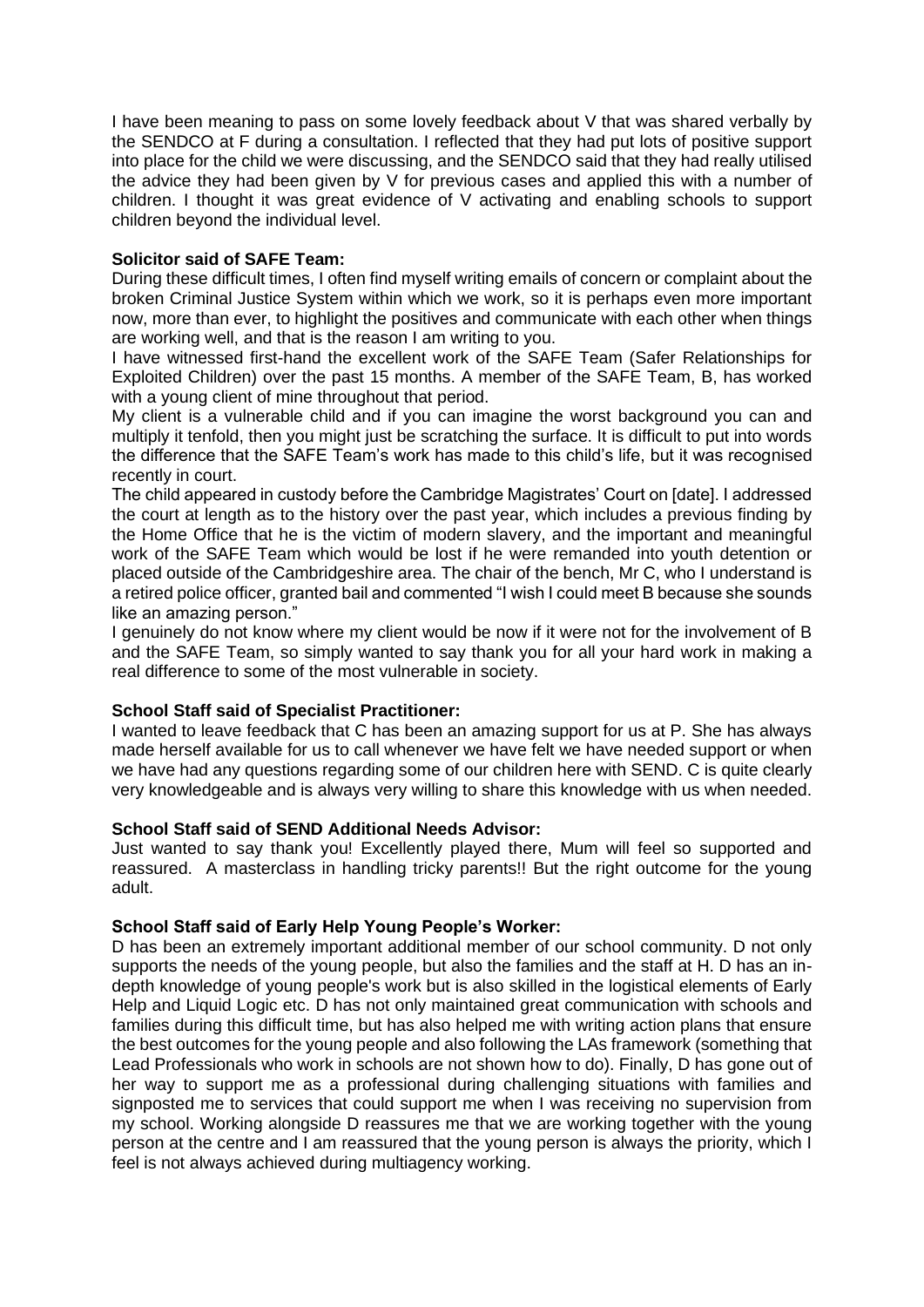# **Link Worker said of CIC Social Worker:**

In my view you have been an outstanding support to K and J. J and I have certainly found you very supportive, considerate, caring and a great SW to work with. Just the call today represents a level of dedication and consideration that is impressive so thanks for all that you have done. Say hello to K for me.

# **School Staff said of Teacher of the Visually Impaired:**

Thank you for the VI courses, they were very interesting...

I wanted to thank you for all the support you have given me and our students, i have learnt a huge amount and i will be pushing VI and SEN in my new role, so you may still hear from me yet

# **School Staff said of Teacher of the Visually Impaired:**

We are very lucky to have you to come in and speak so passionately and articulately around the issues facing our VI students. Thank you, from staff, students and I :)

# **Worker of another LA said of CIC Social Worker:**

I just wanted to send a message to highlight how much I have enjoyed working alongside A. A has been extremely helpful throughout my work with S. A has always kept me updated and was always contactable should I need to discuss something with her. Considering we are at opposite ends of the country, I feel that A has been extremely easy to work with and always approachable. I feel she is a true asset to your team and has been a huge support for S throughout.

#### **Judge said of Children & Assessment Social Worker:**

Ms S is a committed SW who has worked with the parents' positives and this must be a rewarding case for her

#### **SENCO said of Specialist Teacher:**

T is a real diamond, I am really grateful for her help and support with A's EHCP application.

# **School Staff said of Early Help Family Worker:**

The meeting went really well yesterday afternoon. That is the first time I have sat in a meeting with both parents present that has been productive, heres hoping for some consistency for J from them both.

I thought that you managed the meeting very expertly and negotiated well with both parents resulting in a joined up plan that both parents agreed to implement.

# **Compliments from Service Staff**

# **Worker said of Commissioning Service Workers:**

I just thought I'd send you a quick email to say thank you.

You were both kind and thoughtful when you joined the care leavers meeting on Friday 12th June to gain the Cs feedback on importance of good placements.

The Cs appreciated you allowing them time to answer the questions in their own way and also for not putting them under any pressure to answer then, reminding them they could provide their feedback in an email if they didn't feel they could share their feedback at that given moment.

The Cs and myself would like you to know how thoughtful and kind you were throughout the meeting.

Thank you

You professionalism is greatly appreciated

# **CP Chair said of Children & Assessment Social Worker:**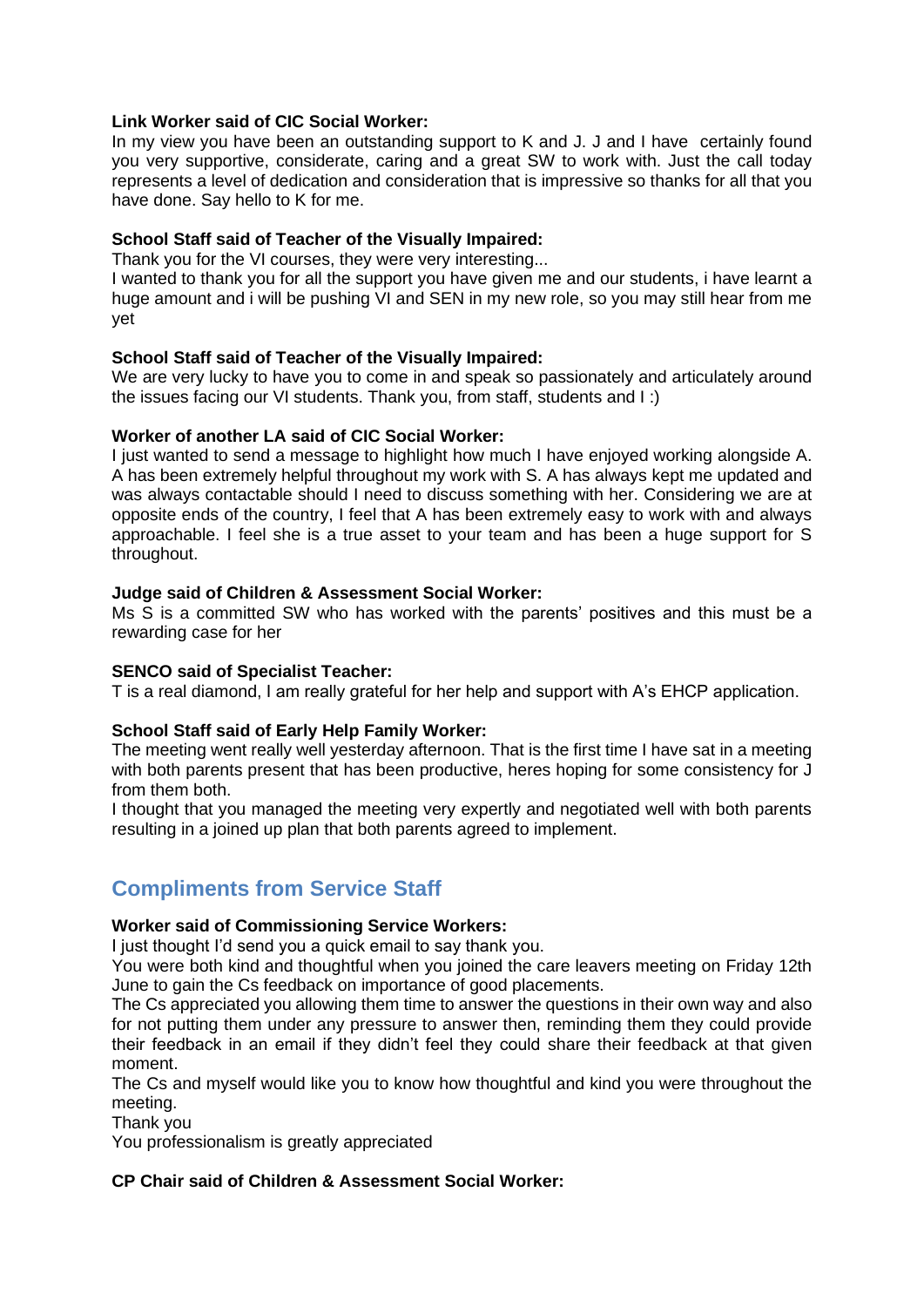Child's voice and lived experience is well reflected within the ICPC report.

SW has taken a lot of time effort in writing report which also refers to reseach and the impact of the concerns on the children.

SW has took the time to thoroughly assess the concerns ensuring her assessment was comprehensive, ecological, collaborative and evidenced based.

Brilliant multi agency chronology complimenting the assessment.

Well done R! I can see the hard work that went into this assessment.

# **CP Chair said of Domestic Abuse Practitioner:**

Wanted to formally say how impressed I was with the positive relationship you had both achieved with Ms S. The work that you were able to progress through the CP Plan is evidenced by the impact, not only for Ms S but in keeping N safe and now thriving in her mother's care.

# **CP Chair said of Children's Team:**

I have just chaired a RCPC for a family with complex issues across parental mental health, domestic abuse and children with additional needs who have had periodic involvement with children's services over a number of years. I came away feeling uplifted by the work the social worker and the core group as a whole had managed to completed with the family. The social worker is V, she was only allocated the case in July but in a short space of time has managed to build a really positive working relationship with parents (who have had extensive CSC involvement historically and can be resistant to social workers) and they shared that they feel V listens to them and asked them what they felt would be helpful in terms of moving things forward for their family. A child practitioner A is working with parents on aligning their parenting to ensure the children are receiving consistent messages; but she has been really realistic in terms of what areas of the work need to be prioritised and how to best support Mum to engage with the work given that she has recently experienced fluctuations in her mental health stability. Parents were extremely complimentary about the support that A and V have offered. There is also a domestic abuse practitioner allocated to support Mum, and a domestic abuse officer is now in post to begin work with Dad – I really feel this case encapsulates the positive work that can be done under the family safeguarding model. The wider core group are completely on board with supporting these parents to improve things for the children and maintain the changes in the long term. V has co-ordinated a really secure and positive core group focussed on addressing all areas of the CP plan, and I am feeling positive that if all areas of the plan are addressed that the repeat cycle of children's services involvement could end for this family and real positive long term change could be maintained.

# **Family Worker said of Early Help Assistant Manager:**

I'm sure you are aware that I've had quite a worrying and difficult 3 weeks and I would just like to highlight how amazing Ne has been throughout the whole ordeal. She has made a very difficult and worrying situation that little bit easier to manage knowing I had her full support for taking some time off, checking in with me regularly, attending meetings that I was worried about cancelling and just generally being really kind and supportive. Thanks :)

#### **CP Chair said of Children & Assessment Social Worker:**

The report clearly outlined what work had been completed and what the outstanding areas of need were going forward. The strengths were well highlighted which is positive but the analysis clearly provided balance to this reflecting the outstanding areas of risk and history. The analysis made good reference to where parents are in the cycle of change, and recommendation was clear about need for sustained long term change. C had produced a very comprehensive draft plan for RCPC which encapsulated well the work that needs to be done moving forward.C appears to have developed a positive working relationship with these parents and it was really positive to hear her optimism in hoping to achieve sustained change for this family.